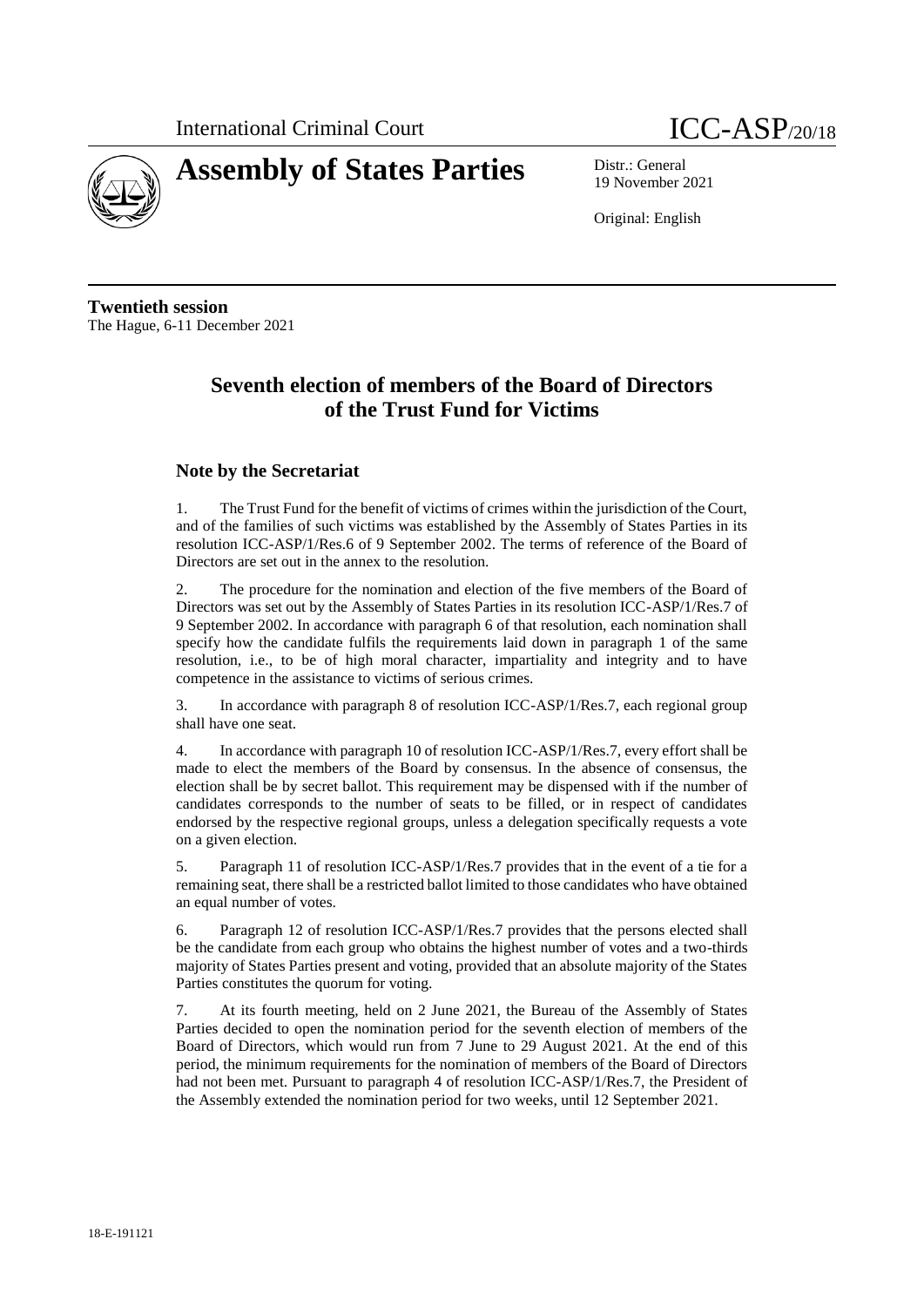8. As at 12 September 2021, the following five nominations had been received:

*African States:*

- Mr. Yillah, Ibrahim Sorie (Sierra Leone)

*Asia-Pacific States:*

- Mr. Belal, Sheikh Mohammed (Bangladesh)

*Eastern European States:*

Mr. Parmas, Andres (Estonia)

*Latin American and Caribbean States :*

- Ms. Tarávez Mirabal, Minerva Josefina (Dominican Republic)

*Western European and Other States:*

Mr. Kelly, Kevin (Ireland)

9. In accordance with paragraph 7 of resolution ICC-ASP/1/Res.7, information relating to the candidates, with accompanying documents, is contained in the annex to the present note.

# **Annex**

# **Alphabetical list of candidates (with statements of qualifications)**

# *Contents*

| Name and nationality |  | Page          |
|----------------------|--|---------------|
| $\overline{1}$ .     |  | $\mathcal{R}$ |
| 2.                   |  | 8             |
| 3.                   |  | 10            |
| 4.                   |  | 19            |
| 5.                   |  |               |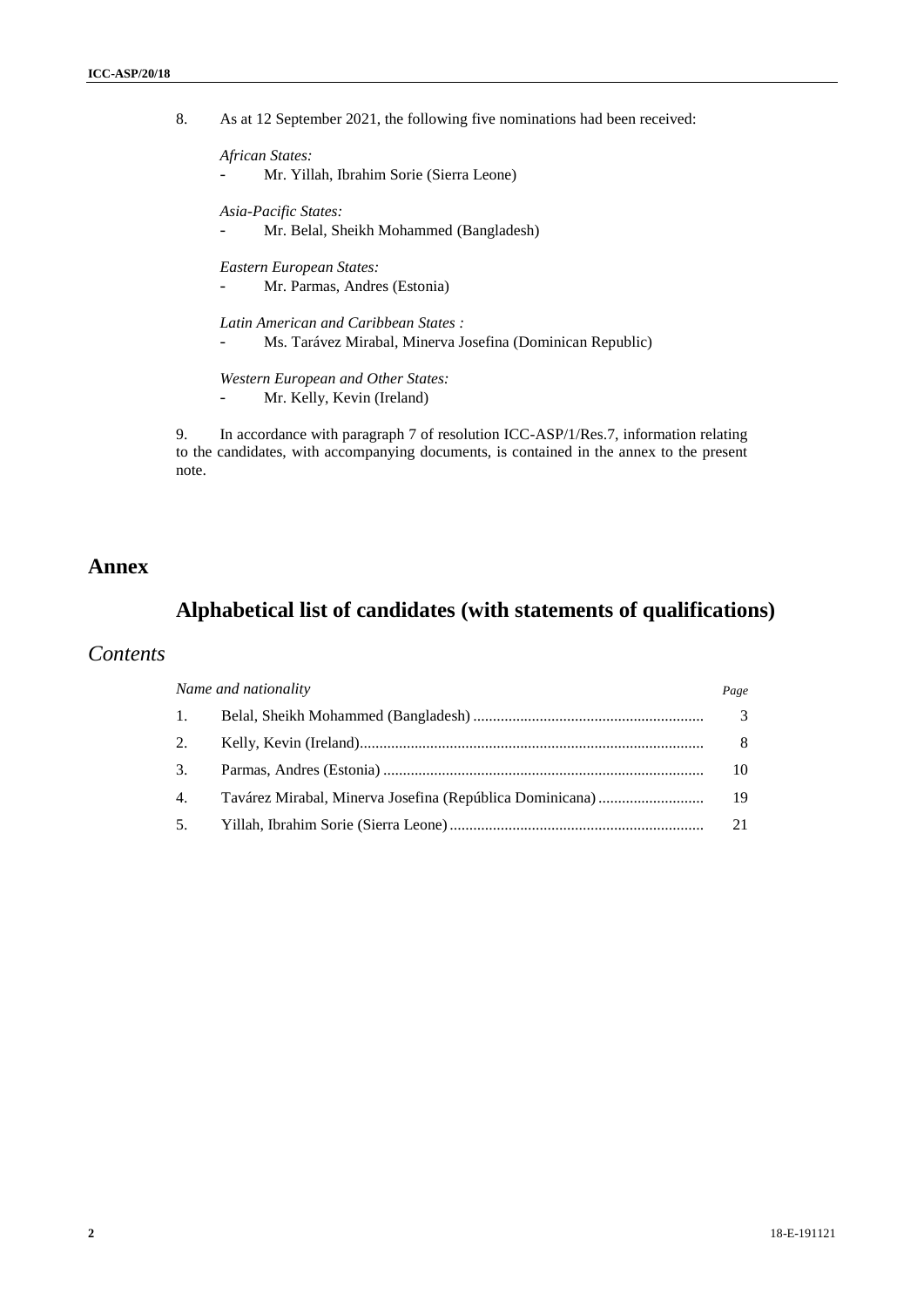# **1. Belal, Sheikh Mohammed (Bangladesh)**

## **Note verbale**

[Original: English]

The Embassy of the People's Republic of Bangladesh to the Netherlands presents its compliments to the Secretariat of the Assembly of States Parties to the Rome Statute and in reference to the latter's note verbale ICC-ASP/21/SP/54 dated 30 August 2021, has the honour to convey Bangladesh' nomination of **Ambassador Sheikh Mohammed Belal** for re-election to the Board of Directors of the Trust Fund for Victims for a subsequent threeyear term, from the group of Asia-Pacific States.

## **Statement of qualifications**

This is a statement submitted in accordance with paragraph 6 of the resolution of the Assembly of States Parties relating to the procedure for the nomination and election of members of the Board of Directors of the Trust Fund for Victims for the benefit of Victims (ICC-ASP/1/Res.7), adopted on 9 September 2002.

Ambassador Sheikh Mohammed Belal meets the criteria established in paragraph 1 of the above-mentioned resolution; "the candidates [shall] be of high moral character, impartiality, integrity and have competence in the assistance to victims of serious crimes."

Ambassador Belal was elected in December 2018 as one of the five members of the Board for Trust Fund for Victims representing the Asia-Pacific region. During his first term, Ambassador Belal worked on many issues including, but not limited to, as Board's focal points on issues relating to ongoing review mechanism. This exercise, it is hoped, will bring much needed focus on the issues of victims and the restoration of their dignity and safety for all the victims globally, including for those who are in the Asia-Pacific region. These exercises surely have helped Ambassador Belal to deepen his knowledge and understanding of the Rome Statute framework and its implementation globally.

Ambassador Belal has been dealing with the humanitarian legal issues for a significant part of his career and has had significant experiences with the Fund's implementation of victims' reparations. To complement more, Ambassador Belal has also been a manger of a fund involving members from all parts of the globe and thereby equipped to complement Funds role to raise awareness both in the public and private sector for raising funds. With significant experience in both diplomatic and financial spheres, Ambassador Belal is expected to contribute more during his second term.

Following obtaining his master's in public administration from Harvard University of USA in 2012, Mr. Belal devoted his career towards furthering Bangladesh's advocacy for diplomacy, disarmament and justice for the victims. His quest for working for peace and justice took a boost when he was appointed as Bangladesh Ambassador to the Netherlands with residence in The Hague - the city of peace and justice in April 2014.

In his role as Bangladesh Ambassador to the Netherlands, Ambassador Belal has had the opportunity to work as Bangladesh Permanent Representative to the International Criminal Court (ICC), Organization for the Prohibition of Chemical Weapons (OPCW), Permanent Court of Arbitration (PCA), Common Fund for Commodity (CFC) etc.

In December 2020, Ambassador Belal was elected as Managing Director of the Common Fund for Commodities (CFC) from a panel of six candidates. CFC is an international financial organization dedicated to the mission of poverty alleviation globally. Upon his assumption as Managing Director of the CFC, Ambassador Belal sought approval from the Executive Board to continue his pro bono duties as member of Trust Fund for Victims (TFV) and was approved forthwith.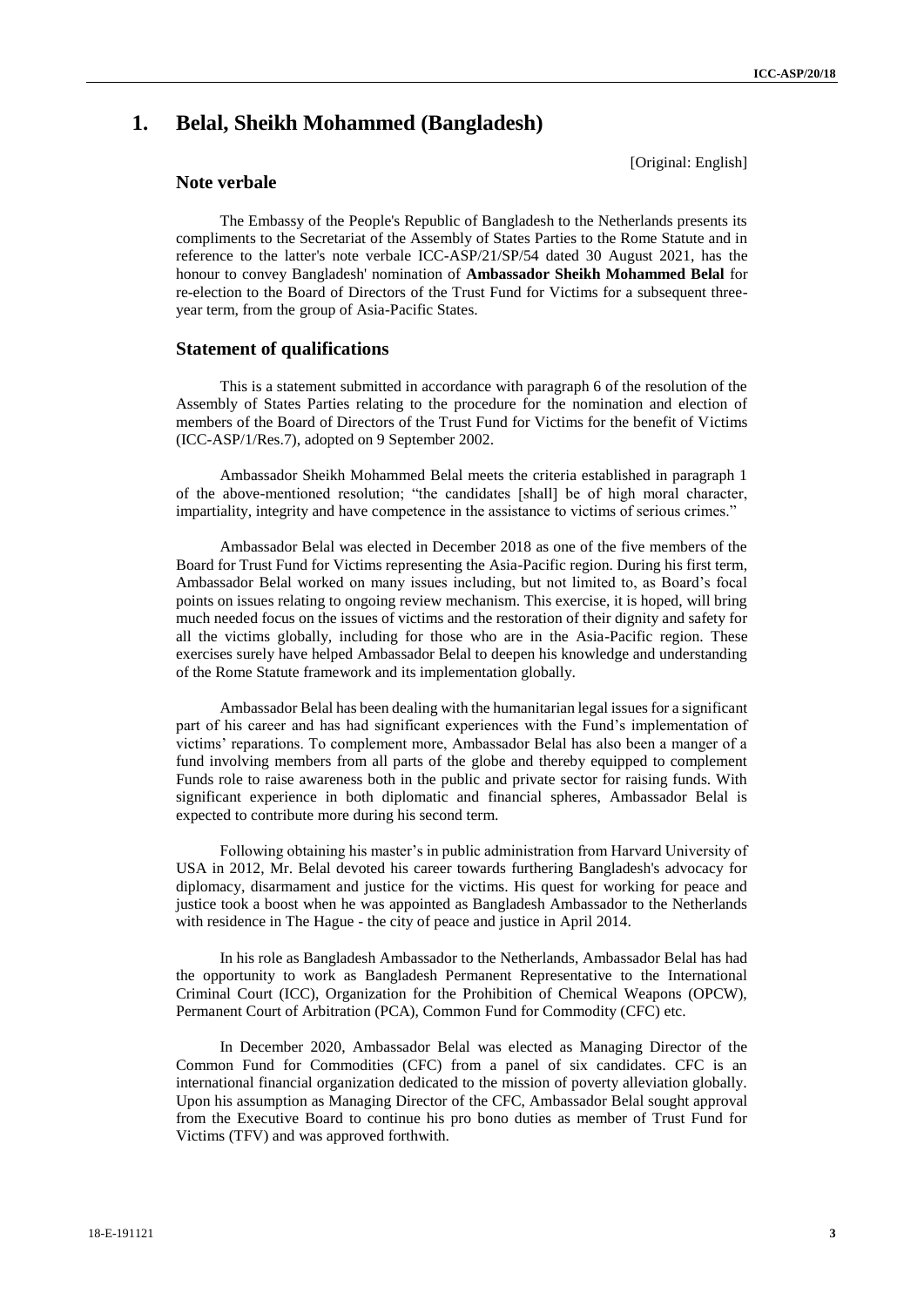Ambassador Belal represented Bangladesh during his nation's historic achievement of peaceful settlement of maritime disputes with India at the Permanent Court of Arbitration (PCA) and led the process that resulted in gaining access to a maritime territory that has changed Bangladesh's maritime history forever. Ever since, Ambassador Belal has involved himself in a series of speaking engagements highlighting the importance of peaceful settlement of disputes and importance of diplomacy.

During his tenure as Bangladesh Ambassador to the Netherlands, Ambassador Belal was elected as Chairperson of the Executive Council of the OPCW for the 2017-2018 term. Mr. Belal was the first-ever Chairperson from Bangladesh in the twenty years' plus history of the OCPW. Although his tenure as the Chair of the Executive Council, an apex organ of OPCW comprising 41 of the OPCW's 193 member States, was hugely challenging because of civil war in Syria and repeated alleged uses of chemical weapons in several countries, Mr. Belal conducted his business with utmost professionalism and sincerity.

Ambassador Belal oversaw the process of appointment of the incumbent Director-General of the OPCW, which happens only after eight years, to the satisfaction of all. His innovative, calm and candid approach helped conclude this rather arduous job in the shortest possible time. The hallmark of Mr. Belal's tenure as Chairperson of the Executive Council was his ability to engage almost all 193 State Parties in the affairs of the OPCW despite his mandate to work as Chair of the 41-member Executive Council.

Always on the look-out for innovations and creativity, Mr. Belal remained engaged with all key stakeholders in dialogue and negotiations to pursue consensus culture of the organization. In addition to his role as Chair of the Executive Council, Mr. Belal also worked in a host of other capacities like Chairperson of Credential Committee for the Conference of State Parties (CSP), Vice Chairperson for the CSP of OPCW as well as Vice-Chairperson of the Governing Council of the CFC.

In his engagements with the Court, Mr. Belal has been a constant voice and activist for the cause of victims. Perhaps this was the reason why the Bureau appointed him as "Facilitator for the Trust Fund of Victims" for the term 2015-2016. Ambassador Belal was also a member, of panels of Ambassadors, appointed by the President of the Assembly of States Parties for nomination of Head of Independent Oversight Mechanism at the Court in the recent past.

While working with the Trust Fund for Victims, Mr. Belal had been a constant promoter of innovative outreach for fund raising and has since been pursuing TFV bring much needed dynamism for fund rising in both public and private spheres. Mr. Belal is a believer in sincere outreach no matter how odd it may initially seem. Given his years of experiences in Washington DC, as Deputy Ambassador of the Bangladesh Embassy in the United States of America, Mr. Belal is not only conversant with the fund-raising culture in the United Sates, but also remained in contact with a good number of fund raising experts there. It is expected that Mr. Belal will be hugely helpful in complementing the Trust Fund for Victims' fund raising drive in the future.

Mr. Belal's conviction in the wellbeing of victims is more than personal. Given his upbringing, in the early years of Bangladesh's independence, after a bloody war and genocide, Ambassador Belal took upon himself the cause of coming to the aid of victims. It is because of this belief and spirit of making a difference, Mr. Belal has represented Bangladesh to all the sessions of the Assembly of State Parties to the Rome Statute from 2015 to 2020. He has been a voice for geographical and gender balance in the Court and beyond. It was during his tenure that Bangladesh was elected during the eighteenth session of the Assembly, in 2017, as a member of the Bureau, for the first time ever.

Before coming to The Hague, Mr. Belal worked as Director General in the Ministry of Foreign Affairs of Bangladesh with jurisdiction over East Asia and the Pacific. During his tenure as Director General, Mr. Belal was instrumental in spearheading Bangladesh's relations with a good number of countries like Australia, New Zealand, People's Republic of China, Republic of Korea, Democratic Republic of Korea, Japan, and a number of Pacific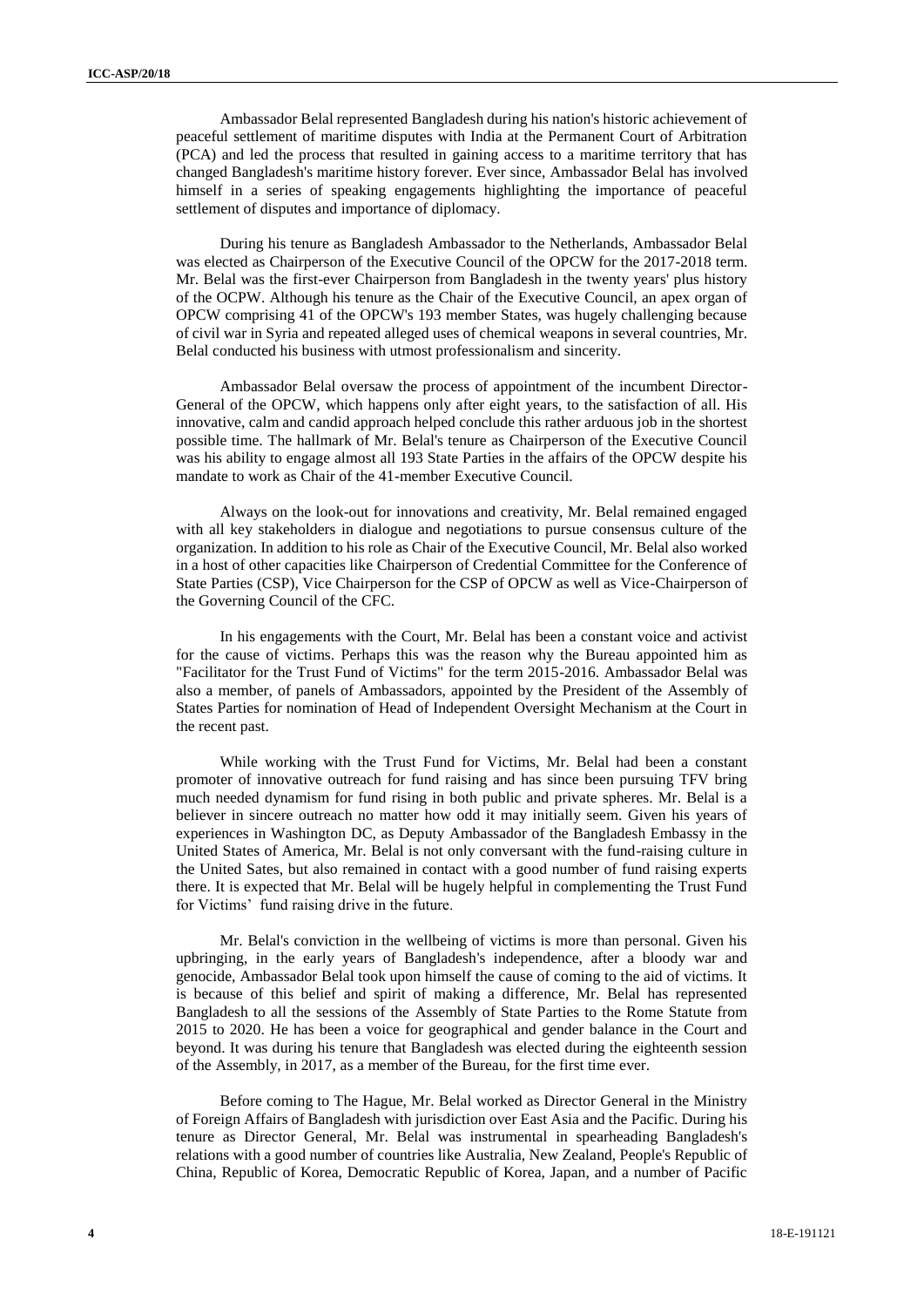Island countries. At the same time, Mr. Belal also acted as focal point for the government of Bangladesh for a number of international and regional organizations. During this time, Mr. Belal also led his country's delegation in a number of international and regional organizations.

Mr. Belal, despite overwhelming engagements with his present job, continues his voluntary portfolio as President of Alumni Association of Institute of Forestry and Environmental Sciences (IFESCU), Chittagong University in his home country. Given his leadership and known fund raising prowess, Ambassador Belal has been working hard to establish the first-ever career development center for students of his Institute and making sure that incoming students will be much better endowed to take up the challenges of a climatically vulnerable country like Bangladesh.

In his pro bono role as Director of "Center for Asia Leadership" in the Harvard University, USA, Mr. Belal has been instrumental in arranging exchange of visits of students and fellows from Harvard University to Bangladesh on a regular basis. As an active member of alumni in the Harvard and few other universities, Mr. Belal is blessed to have a vast network of friends and peers across the globe. Ambassador Belal looks forward to availing their good will to make the workings of Trust Fund for Victims as a vocation for all people to bring much needed solace to the victims.

## **Personal details**

Name: Sheikh Mohammed Belal (Mr.) Place and date of birth: Chittagong, Bangladesh, 5 October Marital status: Married, two children Nationality: Bangladeshi Profession: Diplomat and International Foreign Service.

### **University education:**

2012: Masters in Public Administration (MPA), Harvard Kennedy School, United States of America.

1995: Masters in Foreign Affairs and Trade, Monash University, Australia 1990: Bachelor of Science in Forestry, University of Chittagong, Bangladesh

#### **Profile**

-An activist of "humanity first" and engaged with the alleviation of poverty globally. -Diplomat and International Civil Servant with experience of over 30 years in diplomacy,

trade, investment, disarmament, peace, and justice.

- Passionate activist of justice, rule of law and human rights.
- Professional Mediator with excellent negotiating skills.
- Manager with proven innovative and creative leadership skills.
- Economic diplomat with entrepreneurship skills in both the public and private sectors.
- Environmental activist aimed at honing skills to address the challenges of climate change.
- -A promoter of geographical and gender balance in all organizations.

-A strong advocate for international judicial mechanisms and inter-state cooperation to bring perpetrators to justice while ensuring justice to victims.

-An activist for a connectivity driven world where poverty is a responsibility of all.

#### **Professional working experience**

April 2020 to present: Managing Director, Common Fund for Commodities (CFC), Amsterdam.

### 2014 to 2020

-Ambassador Plenipotentiary and Extraordinary to The Netherlands, Bosnia and Herzegovina, and Croatia; and Poland (now concluded).

-Bangladesh Permanent Representative to all legal institutions including: the International Criminal Court (ICC), International Court of Justice (ICJ) and the Permanent Court of Arbitration(PCA), the Common Fund for Commodities (CFC), the Organization for the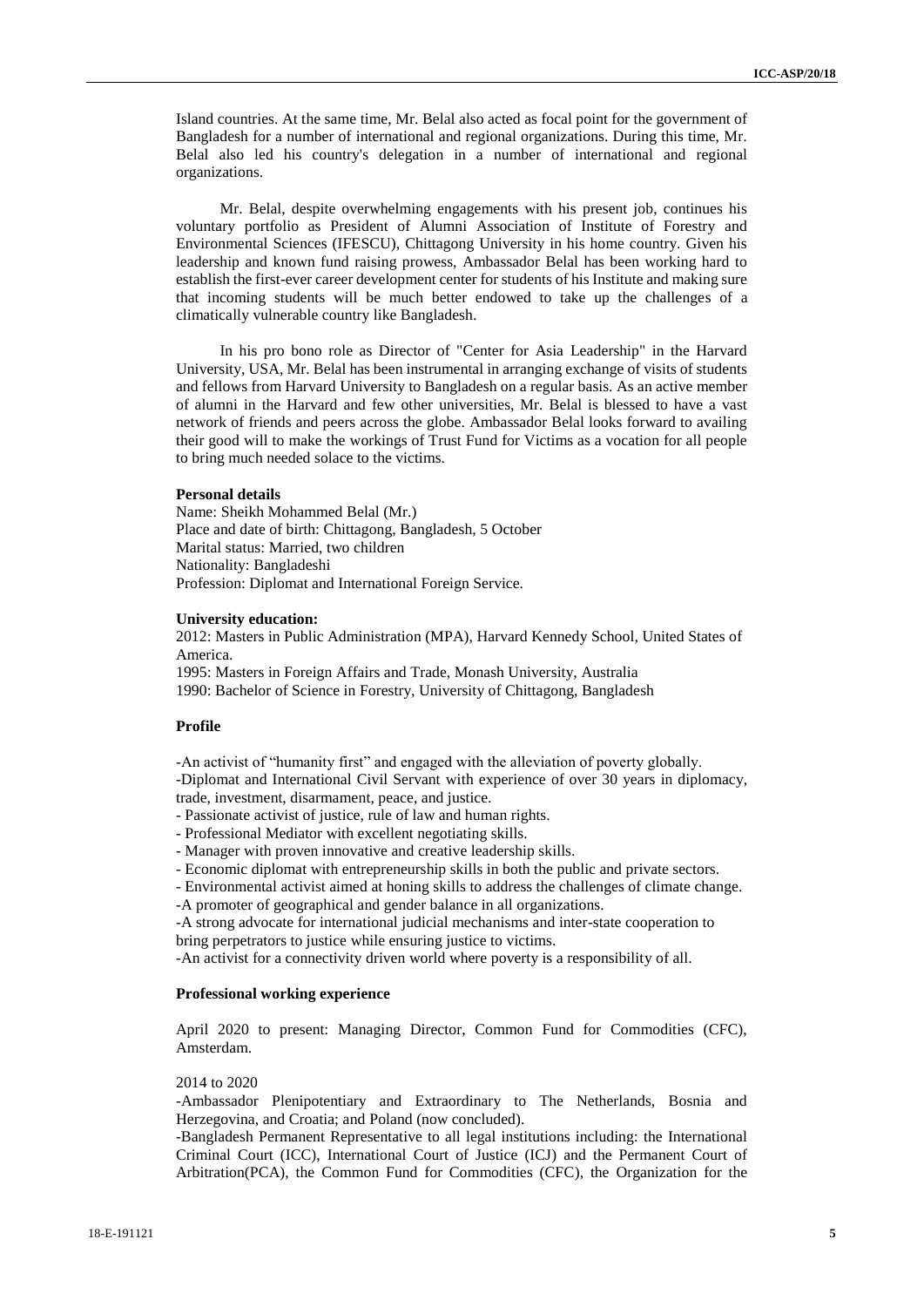Prohibition of Chemical Weapon (OPCW).

## $2012 - 2013$

Director General in the Ministry of Foreign Affairs of Bangladesh with jurisdiction over East Asia and the Pacific and Bangladesh focal point for a number of regional and international organizations. Helped bringing "connectivity" as a core activity of Bangladesh Foreign Policy.

#### 2011-2012

Attended Masters in Public Administration in the Harvard Kennedy School, USA.

#### 2010-2011

Deputy Ambassador in Uzbekistan with concurrent accreditation to Kazakhstan, Kyrgyzstan and Tajikistan. Oversaw bilateral trade of over one and a half billion while bringing the concept of "clean" cotton in our sourcing practices.

#### $2005 - 2010$

Deputy Ambassador to United States of America. Bangladesh country focal point in the Capitol Hill and all leading Think Tanks in Washington DC. Trade Representative to all trade negotiations. Also worked as "Press Minister" in the Embassy.

## $2003 - 2005$

Chief of Cabinet of Foreign Minister of Bangladesh. Advising Foreign Minister in all affairs of diplomacy and trade while accompanying the Minister, as a delegate and advisor, to numerous international and regional conferences, seminars and bilateral visits.

## 2000-2003

Counsellor at Bangladesh High Commission in Kuala Lumpur. Helped installing the first ever-automated consular payment system in any of Bangladesh Embassies abroad.

## 1996-2000

Second/First Secretary at Bangladesh High Commission in Australia. Designed and hosted first-ever website of an Embassy of Bangladesh.

#### 1995-1996

Completed Masters in Foreign Affairs and Trade, Monash University, Australia with high distinction.

#### 1996-1991

Undergone trainings in Bangladesh as a junior diplomat and subsequently worked in the Ministry of Foreign Affairs with exposure in United Nations, SAARC, Legal and Administrative affairs.

#### **Publications**

- "Ganges Water Treaty: Water security for Bangladesh", Master's Thesis at the University of Bangladesh, 1989.
- Regular contributing writer to Diplomat Magazine, Diplomatic Affairs, Holland Times, etc.

## **Conference and international scholarly activities**

- Led/represented Bangladesh in over a hundred conferences and seminars.
- Delivered speeches and Bangladesh country statements in fora like United Nations, Bangladesh-China-India-Myanmar Forum for Regional Cooperation, South Asian Association for Regional Cooperation (SAARC), Assembly of State Parties of ICC, OPCW, PCA, CFC, etc.
- Have been a regular speaker on issues relating to poverty and restoration of dignity.

## **Membership and awards**

- Mason Scholarship for MPA in Harvard University, USA.
- AusAID scholarship for Masters in Monash University, Australia.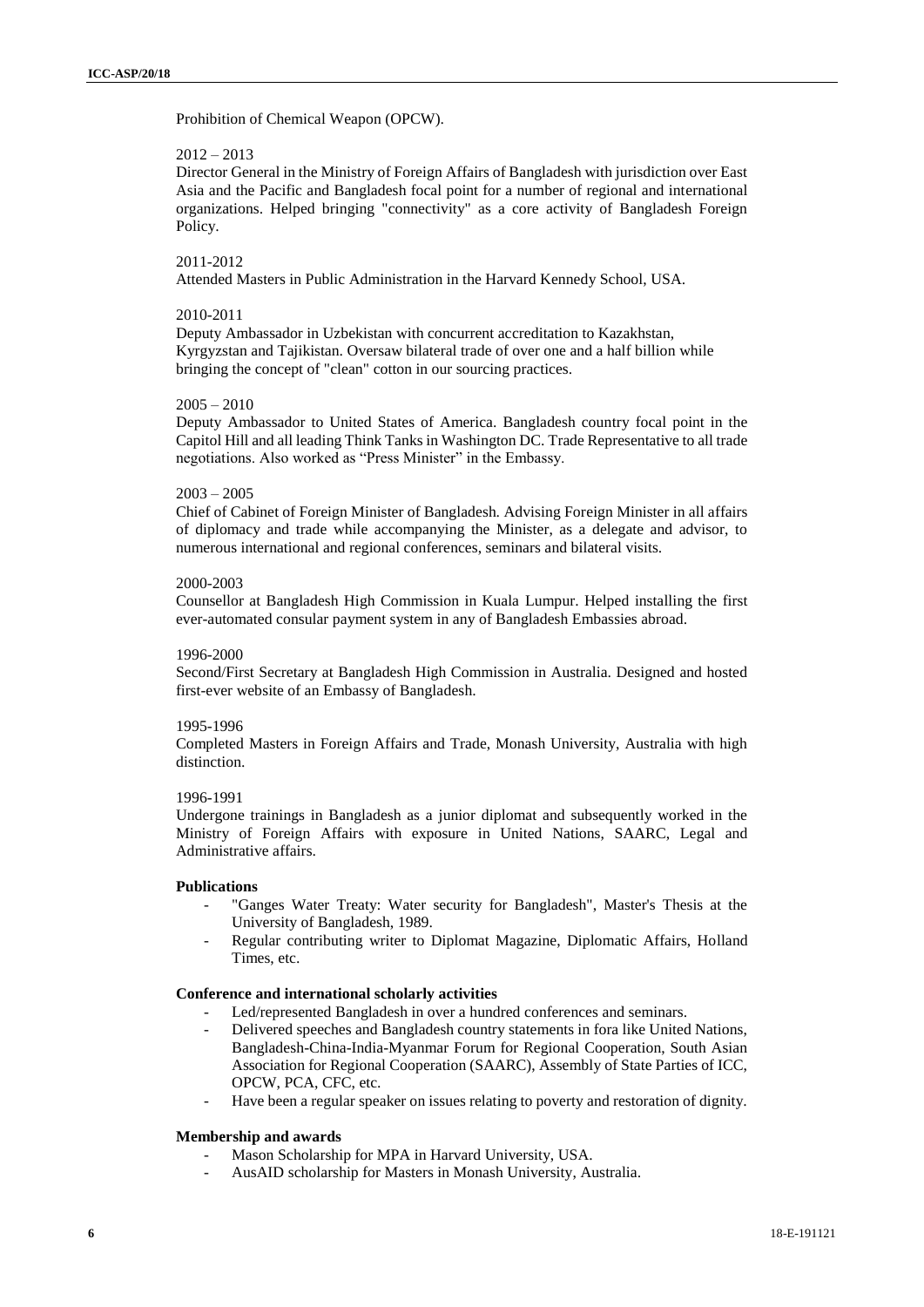- Member of Bangladesh Foreign Service Association.
- President of Alumni Association (IAA) of Institute of Forestry and Environmental Association.
- Life Gold Member of IAA.

#### **Languages**

Excellent knowledge and proficiency in English and Bengali. Working knowledge in Urdu, Hindi and Bahasa Malay.

## **Hobbies**

Reading, cricket, football, American NFL, travelling, reading and "giving back" activities.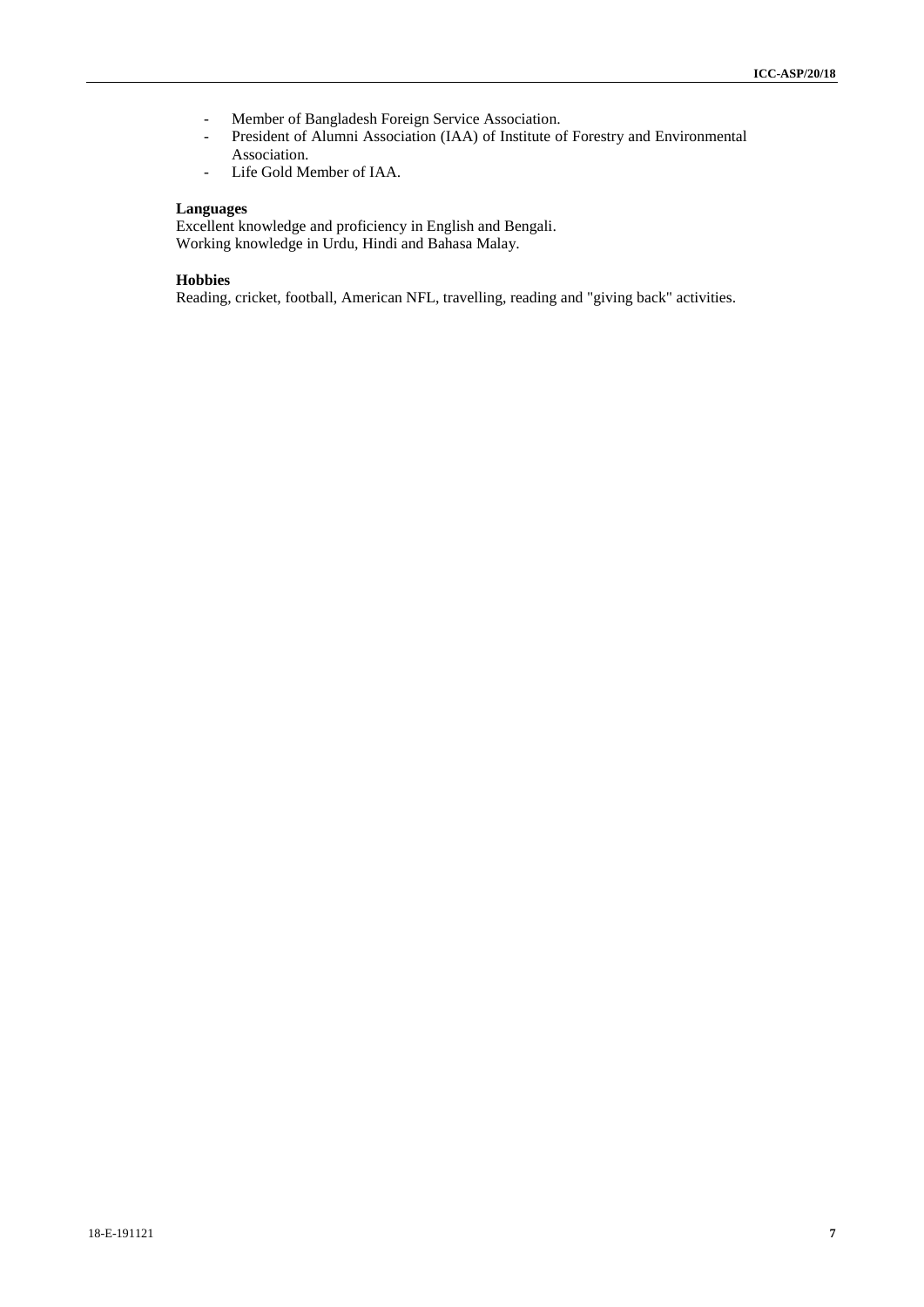# **2. Kelly, Kevin (Ireland)**

[Original: English]

# **Note verbale**

The Embassy of Ireland to the Kingdom of the Netherlands presents its compliments to the Secretariat of the Assembly of States Parties to the Rome Statute of the International Criminal Court and, with reference to note ICC-ASP/20/SP/38 of 3 June 2021, has the honour to inform the Secretariat that the Government of Ireland has decided to nominate Ambassador Kevin Kelly as a candidate for election as a member of the Board of Directors of the Trust Fund for Victims at the elections to be held during the twentieth session of the Assembly of States Parties in The Hague from 6 to I l December 2021.

The Government of Ireland considers that Ambassador Kevin Kelly fully meets the requirements set out in paragraph I of ICC-ASP/1/Res.7. He is a candidate of the highest moral character, impartiality and integrity and has experience and competence in the assistance of victims of serious crimes. Ambassador Kelly has served in senior management positions in fragile and conflict-affected contexts in Africa with the Department of Foreign Affairs of Ireland, the World Bank and international NGOs. He has championed the rights of victims of international crimes throughout his time as Ireland's Ambassador to Uganda, during which time he participated in the Kampala Review Conference, and as Ambassador to the Assembly of States Parties of the International Criminal Court in The Hague, where he has ensured that victims are central to Ireland's engagement with the Court. Ireland has the honour to enclose a statement of qualifications and curriculum vitae of Ambassador Kevin Kelly.

## **Statement of qualifications**

#### *Statement of suitability for election to the Board of Directors of the Trust Fund for Victims*

With a career in international affairs spanning over thirty years, including over twenty years with the Department of Foreign Affairs, Ambassador Kevin Kelly has the required experience and qualifications to meet the vast majority of the desired competencies for membership of the Trust Fund Board of Directors. Ambassador Kelly's academic studies in University College Dublin and the School of Law in Queens University (both at Masters level), coupled with his hands on engagement over the past five years as Ireland's Ambassador to the Assembly of States Parties of the International Criminal Court in The Hague has deepened his knowledge and understanding of the Rome Statute framework.

He has led and delivered a large range of foreign policy, peace & security, humanitarian and development outcomes at the most senior levels including: Ambassador and Deputy Ambassador in Ireland's bilateral missions in Africa and Europe. His experience as UN Director, as Director for Conflict Resolution and Humanitarian Director in the Department of Foreign Affairs has afforded him practical experience which speaks to most of the requirements of the Board of Directors. Having also held senior management positions in fragile and conflict-affected contexts in Africa with the Irish Government, the World Bank and international NGOs, Mr. Kevin Kelly possesses the requisite institutional experience relevant to the mandates of the Trust Fund for Victims.

Mr. Kevin Kelly was Ambassador to Uganda in 2010 when the first Review Conference on the Rome Statute was held in Kampala, during which Ireland organized a seminar on cooperation with the Court. Kevin Kelly was a member of Ireland's delegation and following the Conference continued to support Uganda's efforts in the field of international criminal justice through Ireland's engagement in the multi-donor capacity building programme for the Justice Law and Order Sector (JLOS).

His experience in Uganda meant that Ambassador Kelly was well placed to take a lead role in The Hague for Ireland in relation to the ICC, building on Ireland's already strong reputation as a supporter of the Court. In conjunction with HQ, it was decided that the rights of victims would become a key priority of Ireland's engagement with the ICC. Ambassador Kelly has engaged with the Trust Fund to sponsor and co-host side events at three Assemblies of States Parties conferences in The Hague.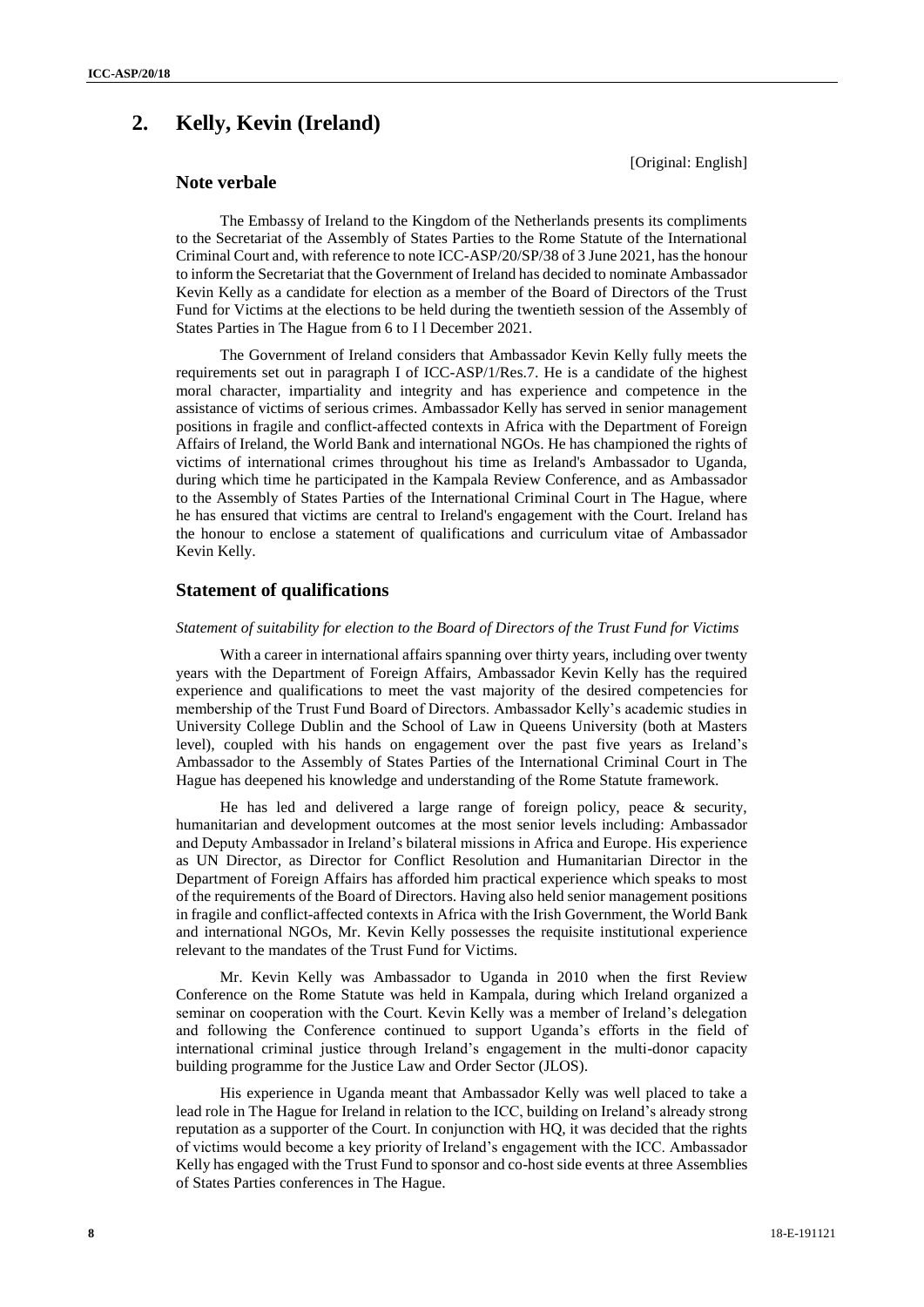Under Mr. Kelly's leadership, eleven States Parties to the Rome Statute, along with the President of the Assembly of State Parties, undertook a mission to Northern Uganda between the 19 and 23 February 2018 in order to assess the impact and promote the work of the Trust Fund for Victims. In this year which marked the 20th anniversary of the Rome Statute, Ireland took the initiative to organize the visit in order to promote the Fund but also to help change the narrative of the ICC in Africa. The visit involved meetings in Kampala before travelling to Northern Uganda where tens of thousands of survivors of atrocities committed by the Lord's Resistance Army continue to cope with their physical and psychological injuries.

## **Curriculum vitae**

#### **Profile**

Mr. Kevin Kelly will complete his current position as Ireland's Ambassador to the Netherlands on 10 September 2021 and will return to Dublin to assume the role of Director of Communications for the Department of Foreign Affairs of Ireland.

With a career in international affairs spanning over thirty years, including twenty years with the Department of Foreign Affairs and Trade, Mr. Kelly has led and delivered a full range of foreign policy, peace & security, humanitarian and development outcomes at the most senior levels. This has included: Ambassador and Deputy Ambassador in large bilateral missions in Europe and Africa; Director of headquarter business units for Ireland's Department of Foreign Affairs; as a senior policy lead within the World Bank; and in senior management positions in fragile and conflict-affected contexts in Africa with international NGOs.

Mr. Kelly has extensive experience of spearheading strategic and organisational planning, managing multi-disciplinary and multi-cultural teams and exercising strict budget discipline. He combines strong leadership qualities with the requisite interpersonal and teamwork skills for effective delivery of results. As an experienced negotiator Mr. Kelly has the proven ability to initiate/drive change and deliver innovative solutions in challenging environments. He is a skilled political analyst with the ability to analyse complex information, draw conclusions and clearly communicate messages.

#### **Educational qualifications**

| Queens University Belfast School of Law (2012)<br>Governance | <b>Oualification: Master of</b>                                                               |  |
|--------------------------------------------------------------|-----------------------------------------------------------------------------------------------|--|
|                                                              | Thesis: "Learning<br>from<br>Governance in Sub-Saharan<br>Africa'                             |  |
| University College Dublin (1992-1993)                        | Qualification: Master of                                                                      |  |
|                                                              | Equality Studies, Thesis:                                                                     |  |
|                                                              | 'Guilty Until Proven                                                                          |  |
|                                                              | Innocent:<br>Police                                                                           |  |
|                                                              | Interrogation Procedures                                                                      |  |
|                                                              | under Emergency Law                                                                           |  |
|                                                              | Northern Ireland'                                                                             |  |
| National University of Ireland,                              |                                                                                               |  |
| St. Patrick's College of Education Dublin (1986-1989)        | Qualification: Bachelor of<br>Education, (B.Ed. Hons),<br>Majored in Education and<br>English |  |

Language skills: English, Irish, French (working level)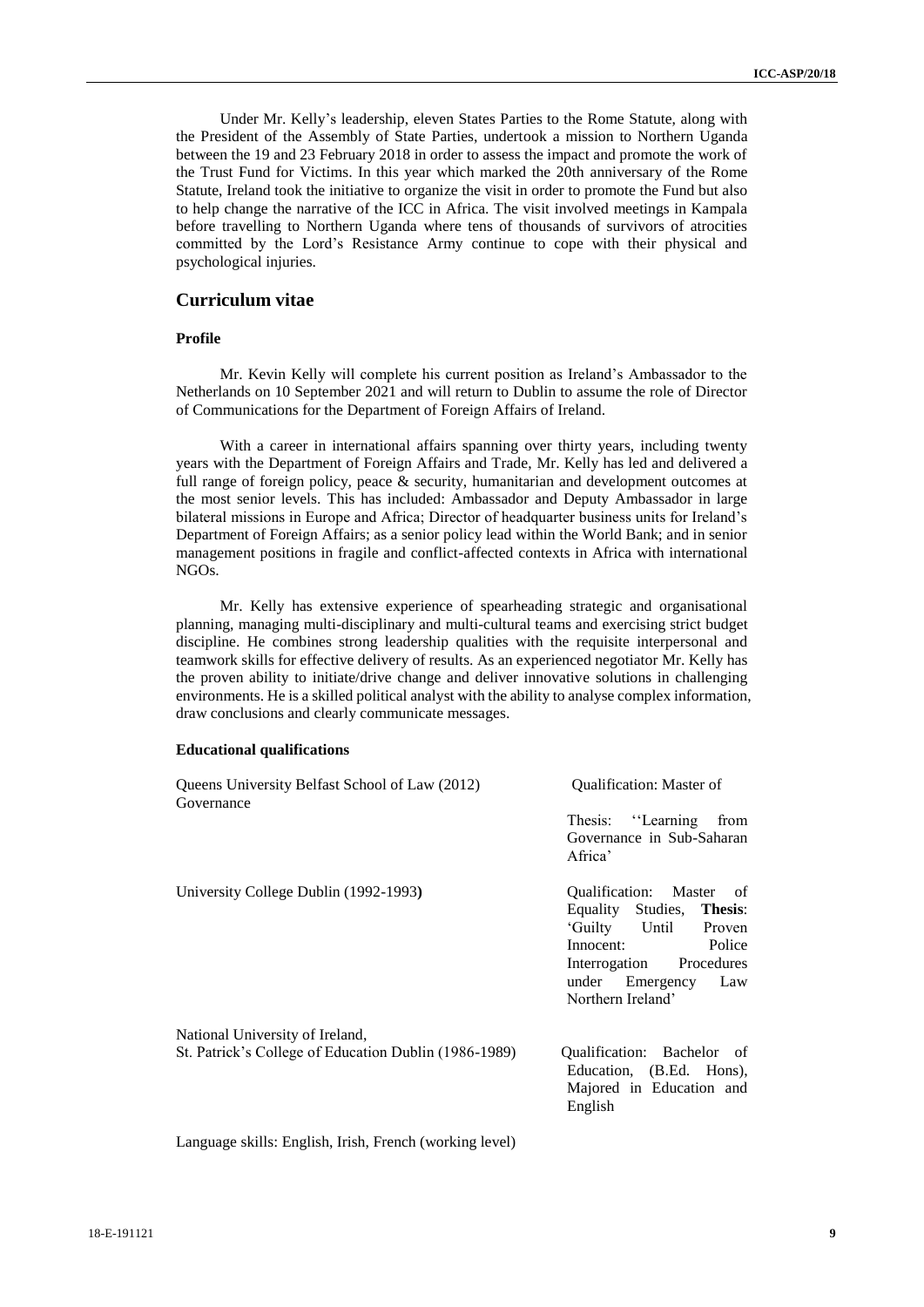# **3. Parmas, Andres (Estonia)**

[Original: English]

# **Note verbale**

The Embassy of the Republic of Estonia to the Kingdom of the Netherlands presents its compliments to the Secretariat of the Assembly of States Parties to the Rome Statute of the International Criminal Court and, with reference to note ICC-ASP/20/SP/38 from 3 June 2021, has the honour to convey the following.

The Embassy informs the Secretariat that the Government of Estonia has decided to nominate the candidature of Mr Andres Parmas for re-election as a member of the Board of Directors of the Trust Fund for Victims, et the elections to be held during the twentieth session of the Assembly of State Parties in The Hague from 6 to 11 December 2021.

Estonia considers that Mr Andres Parmas fully meets the requirements set out in paragraph 1 of resolution ICC-ASP/1/Res.7. He is of high moral character, impartiality and integrity and has proven experience in the assistance to victims of serious crimes. Estonia has the honour to enclose a statement of qualifications and curriculum vitae of Mr Parmas.

The Government of Estonia would highly appreciate the valuable support of the State Parties to the Rome Statute for the re-election of Mr Andres Parmas as a member of the Board of Directors of the Trust Fund for Victims.

## **Statement of qualifications**

This statement is submitted pursuant to paragraph 6 of the resolution of the Assembly of States Parties on the Procedure for the nomination and election of members of the Board of Directors of the Trust Fund for Victims (ICC-ASP/1/Res.7).

Mr Andres Parmas fully meets the criteria for nomination set out in paragraph 1 of the above resolution: he is impartial, of high moral character and integrity and has proven competence in the assistance to victims of serious crimes.

Mr Parmas has extensive professional experience in assisting victims of serious crimes both in terms of policy and practice.

During his first months as a member of the Board of Directors of the Trust Fund for Victims, Mr Parmas has been actively contributing to the work of the Board and feels that his role as the Board member with solid legal background is important for the successful fulfilment of its mandate. Mr Parmas currently functions as the focal point of the Board in the Ntaganda case, where the submission of the implementation plan for the reparations is due in September 2021. He is advocating for the rise of professionalism in the work of the Board, so that it could better meet the expectations that the States Parties to the Rome Statute have put in the Trust Fund for Victims. Mr Parmas offers his service to the Trust Fund in forming a reasoned position in regard of the recommendations of the IER report on the Trust Fund for Victims.

As the Prosecutor General of Estonia, one of his main tasks is to deal with issues concerning the problems of victims of crimes. He is directing the creation of policies in regard of participation of victims in criminal proceedings, their access to relief services, assistance available to the victims etc. To promote the interests of victims Mr Parmas concluded an Agreement with Estonian Bar Association on behalf of the Prosecutor's Office in the fall of 2020 for engaging victims of crimes in the criminal investigation phase. A state prosecutor specialised in juveniles and the treatment of victims was appointed in the Prosecutor's Office. He is also insisting interagency efforts for more meaningful work in advancing the rights of victims. In order to be aware of the level of Prosecutor's Office's services and of any possible shortcomings the satisfaction of victims with the services and assistance available to them during criminal proceedings is constantly gathered and assessed. Mr Parmas also calls for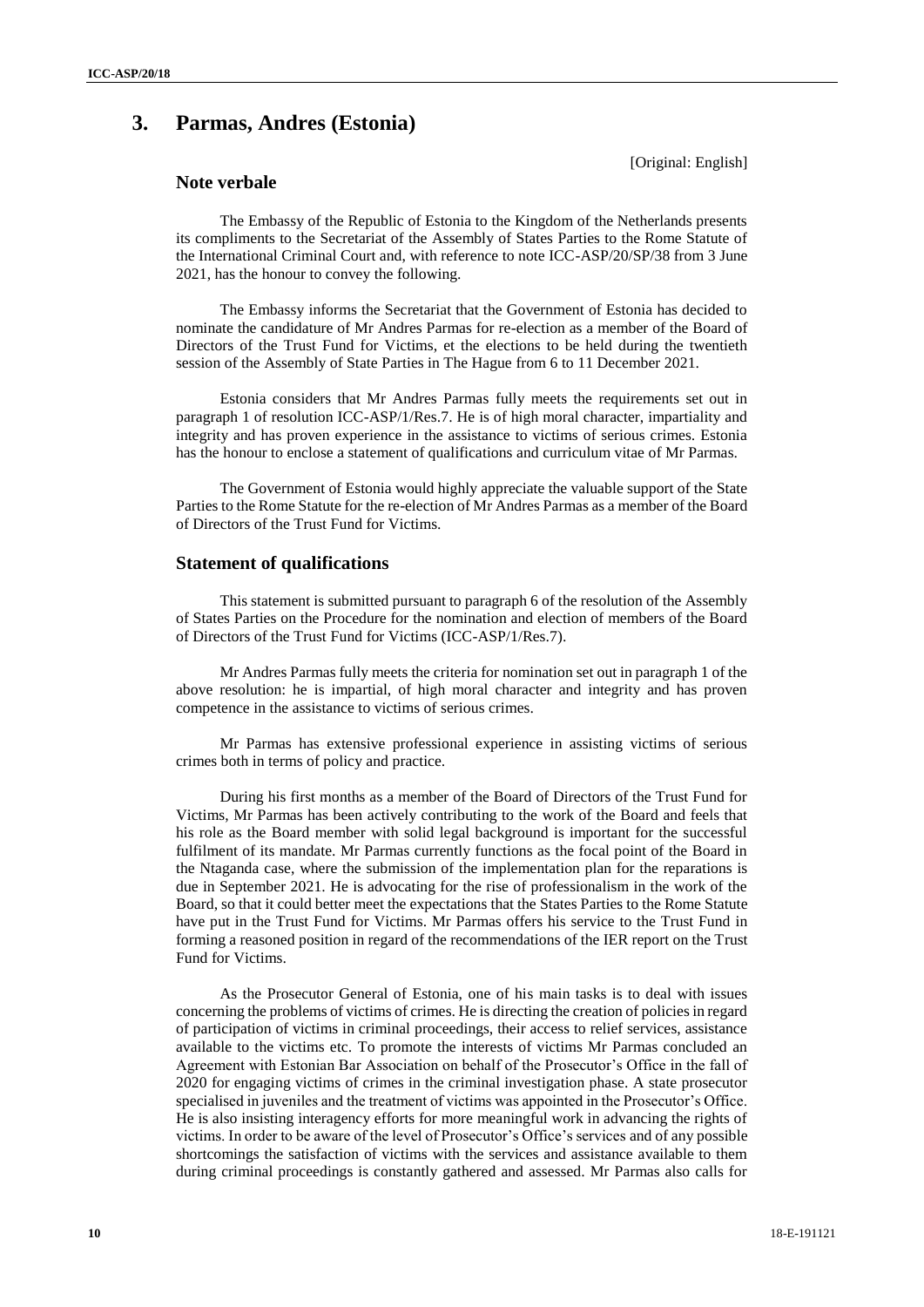active outreach to victims. He is working to find innovative and efficient methods to take better notice of the needs of victims of crimes. For this reason, e.g*.* the methods of restorative justice are being introduced in the work of the Prosecutor's Office under his supervision. Mr Parmas is a member to Estonian council of crime prevention, which has in recent years put the assistance of victims of crimes at the centre of its activities.

While being appointed as the judge in roster for the Kosovo Specialist Chambers, Mr Parmas actively participated in the setting out of the regulatory framework and standards for victim participation at the Kosovo Specialist Chambers proceedings. In 2013-2014, Mr Parmas worked as an EULEX legal officer in the courts of Kosovo, where among other tasks he had to work with representatives of the victims of grave violations of international humanitarian law and of crimes against humanity in the ongoing criminal proceedings.

In addition to the above Mr Parmas' work as a lecturer of criminal law at University of Tartu also merits to be highlighted, as he has dealt in depth with the issues concerning the interests of victims when teaching courses of criminal policy and international criminal law. As a speaker in numerous seminars and conferences Mr Parmas has substantially contributed to raising awareness in international humanitarian law amongst Estonian judiciary and military. He was also a member of the Estonian delegation at the  $17<sup>th</sup>$  and  $18<sup>th</sup>$  Session of the Assembly of States Parties to the Rome Statute of the International Criminal Court in 2018 and 2019 respectively.

His track-record also include participation in the reforming of norms against human trafficking in Estonian Penal Code in 2012.

The Board of Directors of the Trust Fund for Victims consists of only five members, but its tasks are manifold: to guide the Trust Fund's activities and allocation of resources and to coordinate and oversee assistance projects. The Board reports on its activities to the Assembly of States Parties. It would also be desirable that the members of the Board could bear representative functions and help in the fundraising for the Trust Fund for Victims. This is why the composition of the Board should at least try to embrace different qualifications. Mr Parmas is eligible candidate for the Board of the Trust Fund because of his expertise in criminal law and international criminal law, but also because of his managerial skills obtained as the Prosecutor General of Estonia and extensive experience from the work in different international settings.

There exist no affiliations or engagements that could cause any prejudice to Mr Parmas' impartiality or integrity as a member of the Board of Directors of the Trust Fund for Victims. *Inter alia* at present Mr Parmas has no affiliations with any international judicial organisations. Mr Parmas had to resign from the roster of judges at the Kosovo Specialist Chambers because of his appointment as Prosecutor General of Estonia. However, working as the Prosecutor General is no formal or substantial impediment to act as a member of Board of Directors of the Trust Fund for Victims.

Based on the above considerations the Assembly of States Parties to the Rome Statute can be confident in investing Mr. Andres Parmas' experience and knowledge into the position of a member of the Board of Directors of the Trust Fund for Victims.

## **Curriculum vitae**

#### **Professional experience**

| March $2021$ – present    | Trust Fund for Victims, member of the Board of Directors        |
|---------------------------|-----------------------------------------------------------------|
| Feb $2020$ – present      | Prosecutor General of Estonia                                   |
| Jan 2017 – March 2020     | Kosovo Specialist Chambers, Judge (in roster)                   |
| June 2014 – Feb 2020      | Tallinn Circuit Court, Judge in the criminal chamber            |
| June $2013 -$ June $2014$ | European Union Rule of Law Mission in Kosovo (EULEX),           |
|                           | Legal Officer at the Supreme Court of Kosovo / Court of Appeals |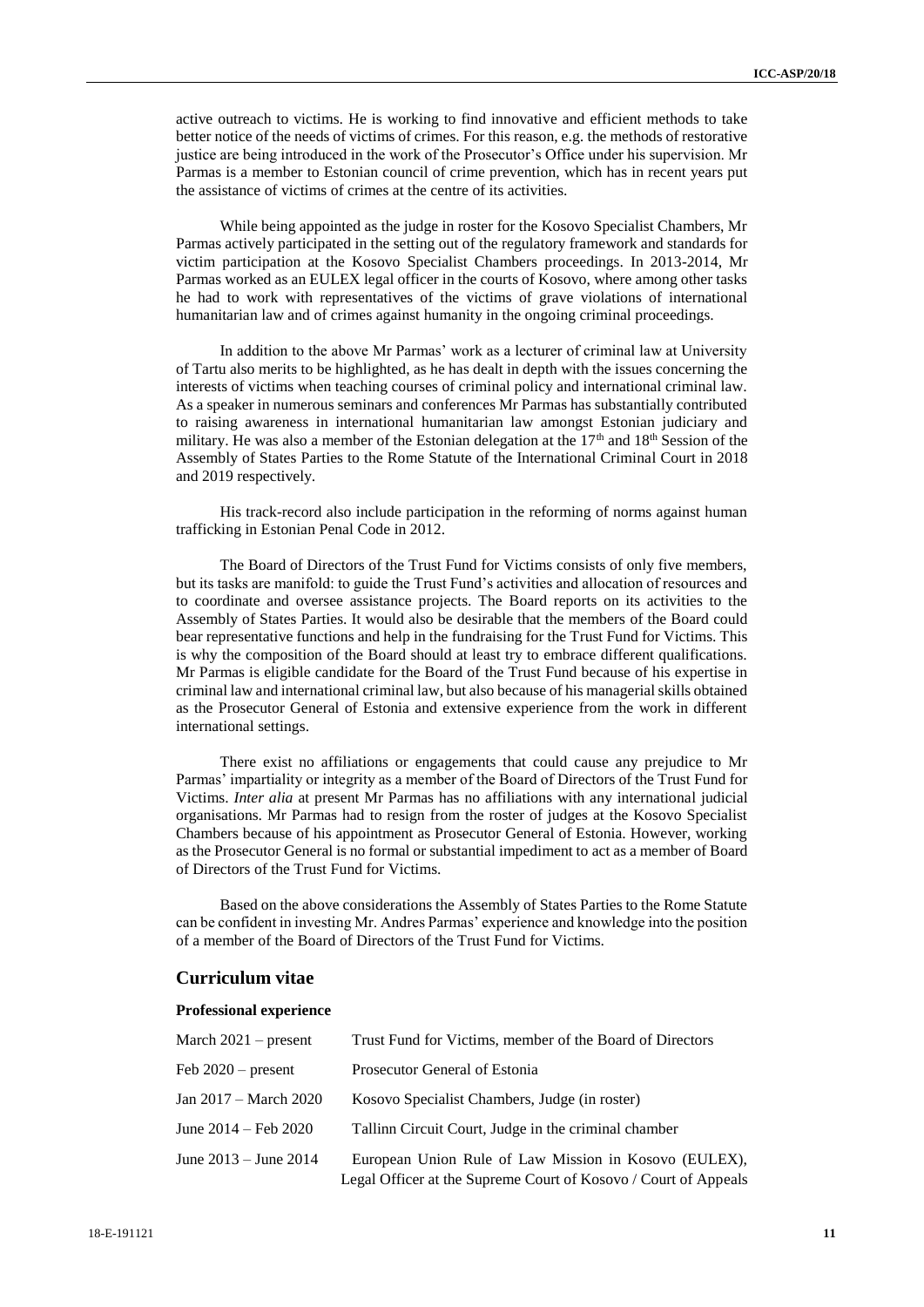| Sept $2003$ – present    | University of Tartu Faculty of Law, lecturer of criminal law |
|--------------------------|--------------------------------------------------------------|
| $Jan\ 2003 - June\ 2013$ | Supreme Court of Estonia, counsellor of the criminal chamber |
| Sept 1999 – Jan 2003     | Supreme Court of Estonia, lawyer of the legal information    |
|                          | department                                                   |

#### **Selected publications**

1. Correspondents Reports: Estonia. Yearbook of International Humanitarian Law, 2000. The Hague: T.M.C. Asser Institute. 2002, pp 484-490. Together with Tanel Kerikmäe.

2. *Inimsusevastased kuriteod rahvusvaheliste kriminaalkohtute käsitluses*. [Crimes against Humanity in International Criminal Tribunals]. Juridica V/2002, pp 321-329.

3. *Karistusseadustikus sätestatud inimsusevastaste ja sõjakuritegude kuriteokoosseisude kooskõla vastavate kuritegude rahvusvahelises õiguses tunnustatud määratlustega*. [The Accordance of Definitions of War Crimes and Crimes Against Humanity in Estonian Penal Code with International Law]. In the Collection of Judgements of the Supreme Court of Estonia 2003. Tallinn: Juura. 2004, pp 1592-1604.

4. Prosecution of International Crimes: Estonia. In National Prosecution of International Crimes. Nationale Strafverfolgung Völkerrechtlichen Verbrechen. Vol 5, Canada, Estonia, Greece, Israel, United States of America. A. Eser, U. Sieber, H. Kreicker (ed-s). Berlin: Duncker & Humblot, 2005, pp 89-188. Together with Tristan Ploom.

5. Developing the Definition of the Crime of Genocide through National Criminal Laws. In Festschrift in Honour of Raimo Lahti, K. Nuotio (ed). Helsinki: University of Helsinki. 2007, p 61-73. Together with Jaan Sootak.

6. *Karistusõigus. Üldosa, koos J. Sootaki, E. Elkindi, P. Randma ja P. Pikamäega*. [Criminal Law: General Part, together with J. Sootak, E. Elkind, P. Randma and P. Pikamäe]. Tallinn: Juura, 2010, 800 p.

7. *Karistusjärgne kinnipidamine põhiseaduse vastane, mis saab edasi?* [Detention after Service of Sentence Unconstitutional: What next?] RiTo 25, 2011, lk 86-94. Together with Rauno Kiris.

8. Country Report on Estonia. In: Außerprozessuale Erhebung der Beweisen und Verwertung dieser Beweisen im Strafprozess [Extraprocedural gathering of evidence and use of this evidence in criminal proceedings]. P. Hofmanski, (ed). Together with E. Kergandberg (Krakow, Munich: C.H. Beck, 2015).

9. Country Report on Estonia. In: The Crime of Aggression: A Commentary. C. Kress, S. Barriga (ed-s). (Cambridge: Cambridge University Press, 2017).

10. *Karistusõigus. Üldosa, II väljaanne koos J. Sootaki, E. Elkindi, P. Randma ja P. Pikamäega*. [Criminal Law: General Part, 2nd edition together with J. Sootak, E. Elkind, P. Randma and P. Pikamäe]. Tallinn: Juura, 2018, 682 p.

11. Application of domestic criminal statutes in regard of international crimes. Baltic Yearbook of International Law Vol 17 (2019)

12. Responsibility of the superior according to Estonian Penal law and its compliance with International law. Juridica International Vol 28 (2019)

13. *VIII peatükk. Inimsuse ja rahvusvahelise julgeoleku vastased süüteod. Karistusseadustik. Kommenteeritud väljaanne*. [VIII Chapter. Crimes Against Humanity and International Security. In: Penal Code. A Commentary] J. Sootak and P. Pikamäe (ed-s). (Tallinn: Juura, 2021). Together with J. Tehver.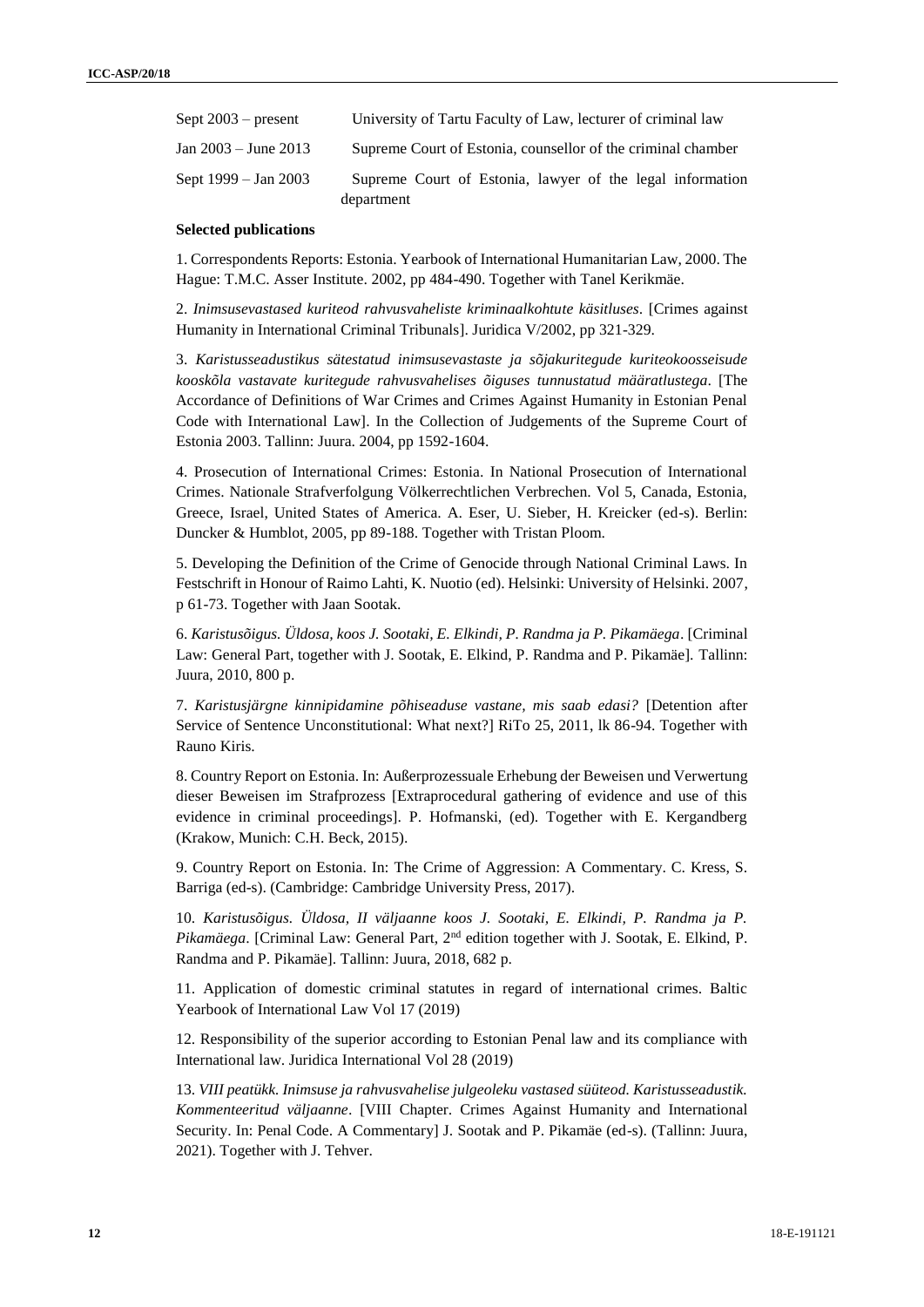# **Selected conference papers**

| <b>July 2005</b> | Crimes Against Humanity: Dogmatics and Analysis of<br>Respective Cases in Estonian Courts, Baltic Summer<br>Academy of International Humanitarian Law, Jäneda,<br><b>Estonian Red Cross</b>                                   |
|------------------|-------------------------------------------------------------------------------------------------------------------------------------------------------------------------------------------------------------------------------|
| Oct 2007         | Implementation of the norms of international criminal<br>law in Estonian law, ICRC Regional Seminar on The<br>Role of the Judiciary in the Implementation of<br>International Humanitarian Law, Budapest, Hungary             |
| Aug 2010         | Jurisdiction principles in Estonian criminal law,<br>international scientific workgroup for conflicting<br>criminal jurisdictions in organised crime<br>cases,<br>Osnabrück, Germany                                          |
| Oct 2012         | The Perspectives of Sentencing Policies, 32 Estonian<br>Lawyers' Days, Tartu, Estonia                                                                                                                                         |
| Oct 2016         | The Limits of International Criminal Law, 34 Estonian<br>Lawyers' Days, Tartu, Estonia                                                                                                                                        |
| Nov 2018         | Application of Domestic Criminal Statutes in regard of<br>International Crimes, International Conference on<br>Topical Issues of Crime of Genocide and Human Rights<br>Protection, Sukhumi State University, Tbilisi, Georgia |
| May 2020         | Short period of statutory limitations for criminal<br>offences with a few grounds of extension – Estonian<br>perspective, European University Viadrina, Frankfurt<br>a.O., Germany                                            |

# **Membership in professional organizations**

| $2002$ – present           | Member of Estonian Academic Society of Law                 |
|----------------------------|------------------------------------------------------------|
| $2007$ – present           | Member of The Martens Society                              |
| $2017$ – present           | Member of Arbeitskreis Völkerstrafrecht [working group for |
| international criminal law |                                                            |

## **Education**

| $2002 - 2005$ | University of Tartu Faculty of Law, <i>mag. iur.</i> |
|---------------|------------------------------------------------------|
| $1996 - 2002$ | University of Tartu Faculty of Law, B.A. (law)       |
| $1984 - 1995$ | Tartu 3. High School                                 |

# **Languages**

Estonian – mother tongue English – very good

German – very good

Russian – good

French – beginner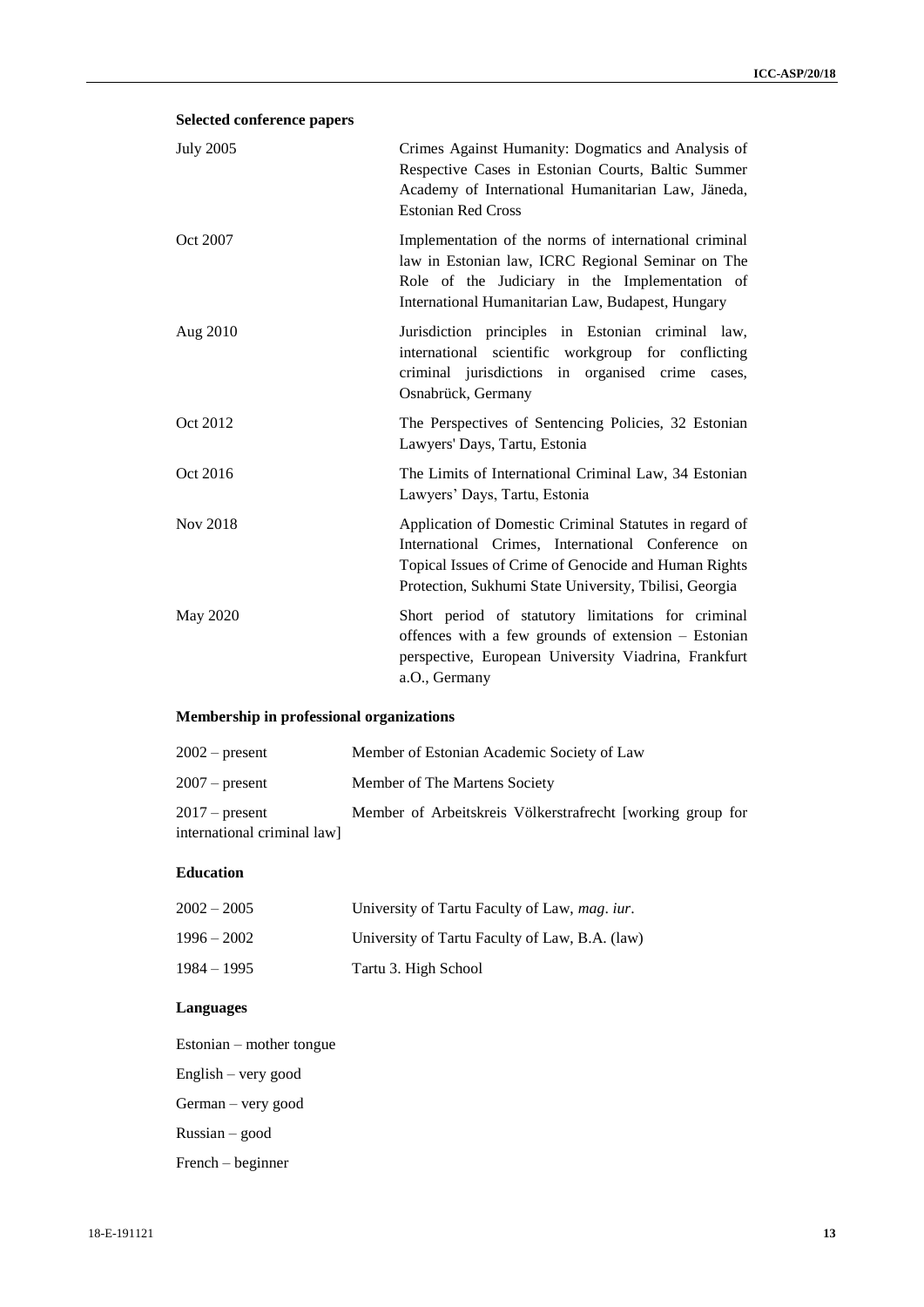# **4. Tavárez Mirabal, Minerva Josefina (República Dominicana)**

[Original: English]

# **Note verbale**

The Embassy of the Dominican Republic to the Kingdom of the Netherlands presents its compliments to the Secretariat of the Assembly of States Parties to the Rome Statute of the International Criminal Court and, with reference to note ICC-ASP/20/SP/38 of 3 June 2021, has the honour to inform the Secretariat that the Government of the Dominican Republic has decided to nominate **Mrs. Minerva Josefina (Minou) Tavárez Mirabal** as a candidate for re-election as a member of the Board of Directors of the Trust Fund for Victims at the elections to be held during the twentieth session of the Assembly of States Parties in The Hague from 6 to 11 December 2021.

The Government of the Dominican Republic considers that Mrs. Minerva Josefina (Minou) Tavárez Mirabal fully meets the requirements set out in paragraph I of ICC-ASP/1/Res.7. She is a candidate of the highest moral character, impartiality and integrity and has experience and competence in the assistance of victims of serious crimes .

Mrs. Tavárez Mirabal is a Dominican philologist and politician, recognized nationally and internationally for her commitment to democracy, justice, the defense of human rights, the fight for equality and non-discrimination. On November 25, 1960, her mother, Minerva Mirabal, as well as her aunts Patria and María Teresa Mirabal, activists for democracy, freedom and human rights, were murdered. The global condemnation of these atrocities is reflected in the designation of that date, by the United Nations General Assembly (United Nations resolution 54/134 of 1999), as the *International Day for the Elimination of Violence against Women.* 

The candidacy is proposed taking into account the outstanding work recently completed in the Board of Directors of the Trust Fund for Victims (FFBV) filling the GRULAC vacancy that occurred after the unfortunate death of Dr. Felipe Michelini (Uruguay), and also the performance of her positions as Vice Chancellor of the Republic, Legislator and in her long career as a political activist, she has demonstrated leadership, communication skills, commitment to inclusion and diversity, as well as abilities to raise funds, generate alliances, coordinate teamwork and negotiate with different actors and interests. It is important to highlight in the same way, the work of Tavárez Mirabal for 14 years in favour of the Rome Statute and the ICC Trust Fund, as a Dominican legislator and as a member and then President of *Parliamentarians for Global Action*.

The Dominican Republic has the honour to attach a statement of qualifications and curriculum vitae of Ms. Minerva Josefina (Minou) Tavárez Mirabal and would highly appreciate the valuable support of the States Parties to the Rome Statute for her re-election as a member of the Board of Directors of the Trust Fund for Victims.

## **Statement of qualifications**

The Dominican Republic nominates Mrs. Minou Tavárez Mirabal as its candidate for re-election to the Board of Directors of the Trust Fund for Victims (the "Trust Fund"), to which she was elected in 2020 to fill the vacancy that arose after the irreparable loss of Dr. Felipe Michelini (Uruguay) on 19 April of that year. As was demonstrated in the context of her election, Mrs. Tavárez fulfills the requirements of high moral character, impartiality and integrity required for the object and purpose of the Trust Fund within the framework of the Rome Statute, as stipulated in the criteria reflected in paragraph 1 of Resolution ICC-ASP/1/Res.7: "[t]he members of the Board shall be of high moral character, impartiality and integrity and shall have competence in the assistance to victims of serious crimes".

A further mandate of Mrs. Minou Tavárez Mirabal on the Board of Directors of the Trust Fund will ensure continuity for the endeavors she has undertaken as of her election in 2020 towards the strengthening of the Trust Fund. As was the case in the process that led to her election, the elements of her profile that qualify her for this position are reflected below.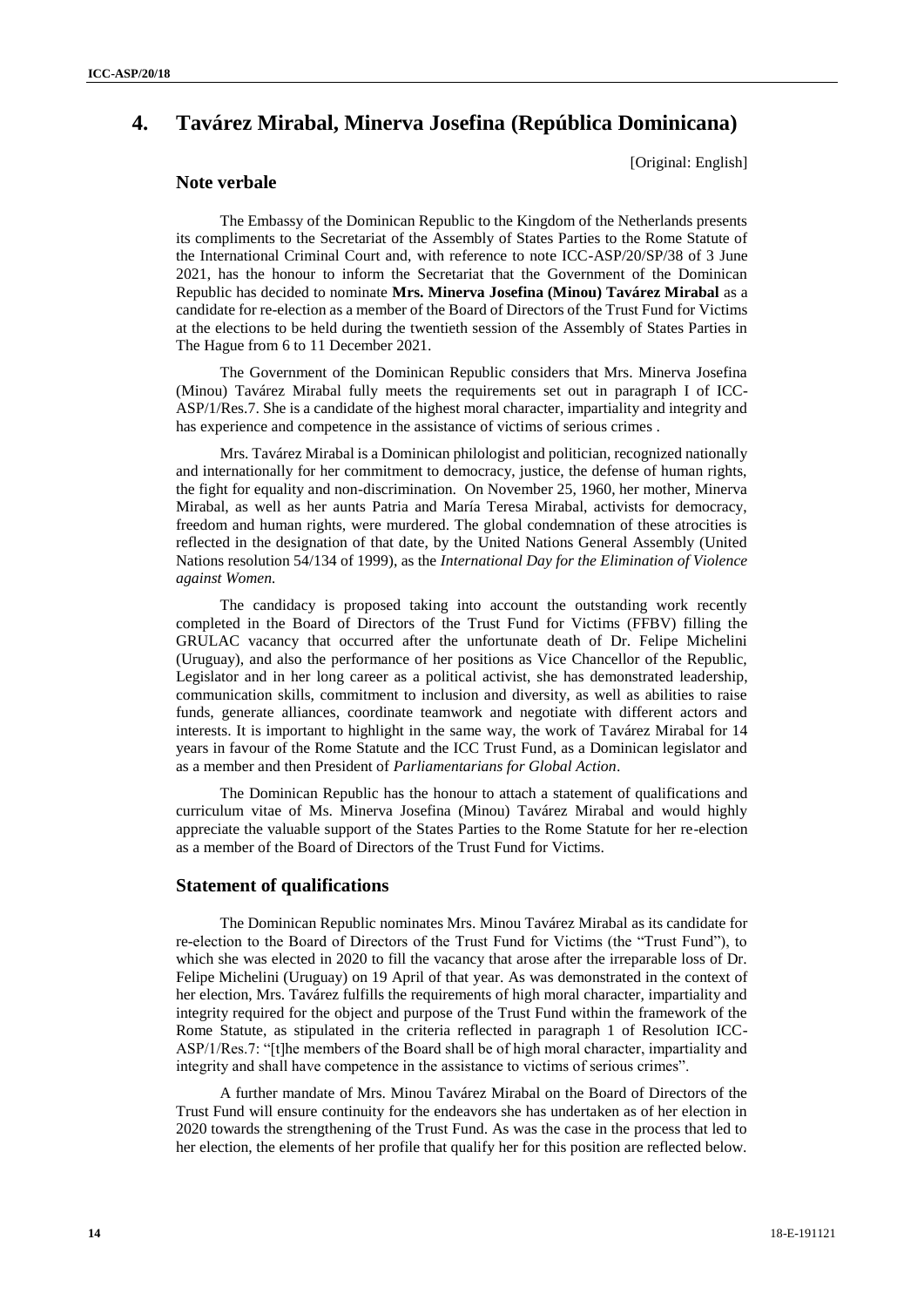Minerva Josefina Tavárez Mirabal, better known as Minou, is a Dominican philologist and politician, nationally and internationally recognized for her commitment to democracy, justice, human rights, equality and the fight against discrimination. She was born in 1956 during Rafael Trujillo's dictatorship, one of the cruelest in the history of Latin America and the Caribbean.

Mrs. Tavárez's mother, Minerva Mirabal, together with her aunts Patria and María Teresa Mirabal, al of them activists for democracy, liberty and human rights, were murdered on 25 November 1960. The global condemnation of these atrocities is reflected in the designation by the United Nations General Assembly of that date as the International Day for the Elimination of Violence against Women (Resolution 54/134 of 1999).

The crimes against humanity committed by the dictatorship, with their thousands of victims, among them her mother and aunts as well as her father (who was also murdered in 1963), have defined the public services rendered by Minou Tavárez Mirabal to the Dominican Nation and the Latin American region. From the days of her youth, her work has been characterized by her defense of human rights and by her independent criteria, her capacity and her impartiality. She has raised her voice both nationally and internationally in favor of justice, the defense of the rights of all human beings, especially women, girls, boys and adolescents, and all those groups that have traditionally been marginalized.

The nomination of Minou Tavárez Mirabal has the full support of all parties in the National Congress. The candidate is nominated on the basis of her leadership, communication skills and commitment to inclusion and diversity, as well as her capacity for fundraising, generating partnerships, coordinating team work and negotiating with different actors and interests, which she has proven during her four years of service as Deputy Foreign Minister of the Republic and three periods as Member of Parliament (2002-2006, 2006-2010 and 2010-2016), as well as during the course of her long-standing political activism.

Also noteworthy are Minou Tavárez Mirabal's efforts over the course of 14 years in favor of the Rome Statute which established the ICC and the Trust Fund, in her capacity as national MP and as member, and later President, of Parliamentarians for Global Action (PGA), an international network of more than 1,400 legislators who promote human rights and the rule of law, non-discrimination, democracy and gender equality in 143 countries throughout the world.

At the national level, Mrs. Minou Tavárez Mirabal's legislative initiatives have contributed decisively to the Dominican Republic's ratification of the Rome Statute in 2005 and of the Agreement on Privileges and Immunities of the ICC in 2008, and also to the current advanced state of implementation of the Statute, as concerns both substantive law, which has been reflected in our Criminal Code since 2014, and, since 2018, the obligation to cooperate with the ICC.

Within PGA, she was involved in and worked actively for the ratification of the Rome Statute in 76 countries, and subsequently for the promotion of the Statute's universality, comprehensiveness and effectiveness, and for the approval of complementary implementation legislation in numerous Parliaments throughout the world

At the international level, as a politician and a human-rights activist, her work has also focused on the defense of fundamental values for humanity, which are closely linked to the aspirations of the victims of Rome Statute crimes; among these are the prohibition of the use of weapons, the right of women to a life without violence, the elimination of discrimination based on gender or on any other factor, the protection against all forms of violence and the abolition of the death penalty.

This lengthy record vouches for Minou Tavárez Mirabal's aptitude as a candidate to serve in the Board of Directors of the Trust Fund; she will doubtless contribute to the Fund's effectiveness and to its impact on the application of the criteria of reparation, assistance and fundraising for victims, as well as to full compliance with the Rome Statute's aspirations for justice and to attaining the end of the culture of impunity, in benefit of the victims of the most heinous crimes committed against humanity.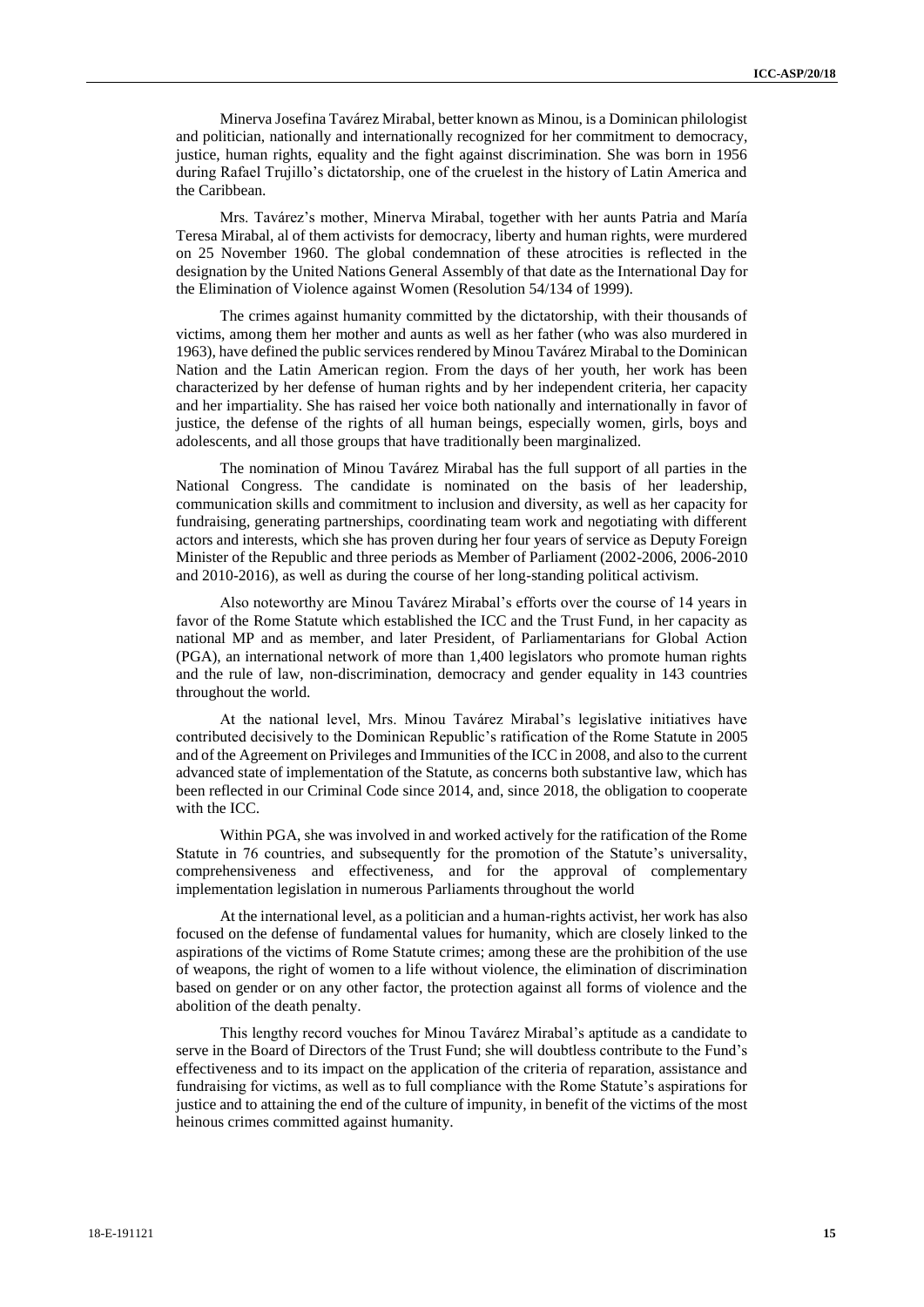# **Curriculum vitae**

*Personal data: Mother of two children* 

*Political career*

*Partido Alianza País* (Country Alliance Party)

*Vice President (as of 2019)*

*Alianza por la Democracia, Opción Democrática y Nueva Democracia* (Alliance for Democracy, Democratic Choice and New Democracy)

*Candidate to the Presidency of the Dominican Republic (National Elections 2016)*

*Partido Opción Democrática* (Democratic Choice Party)

*Founder and President (2015-2019)*

**Partido de la Liberación Dominicana (PLD)** *(Party for Dominican Liberation, PLD)*

Member of the Central Committee (1997-2014)

**Career in Government**

## **Ministry of State for Foreign Affairs, Dominican Republic**

*Deputy Minister, Responsible for Foreign Policy (1998-2000)*

*Under Secretary of State for Consular Affairs, Ministry of State for Foreign Affairs (1996- 1998)*

*General Coordinator of the II Summit of Heads of State and Government of ACP Countries (1999)*

*National Coordinator of the Joint Bilateral Dominican-Haitian Commission (1996-2000)* 

*National Coordinator of the I Summit of Heads of State and Government of the CARICOM Countries (1998)*

*National Coordinator of the Extraordinary Summit of Heads of State and Government of Central America, Panama, Belize and the Dominican Republic (1997)*

*Coordinator and Rapporteur of the National Dialogue's Foreign Policy Commission (1997- 1998)*

#### *Parliamentary career*

### *Chamber of Deputies of the Dominican Republic*

*Deputy (National Congress) for the Distrito Nacional (2002-2006) (2006-2010) (2010-2016)*

#### *Commissions*

*President of the Commission for Foreign Affairs and International Cooperation, Chamber of Deputies (2006-2014)*

Member of the Gender Commission (2002-2016)

Member of the Special Commission for the reform of the new Criminal Code and the reform of the Criminal Procedure Code (2010-2016)

Member of the Natural Resources and Environmental Commission (2002-2016)

Member of the Commission for the review and audit of the Reviewing Assembly for the new Constitution of the Republic (2010)

Vice President of the Energy and Mines Commission (2004-2006)

## *Legislative initiatives – Human Rights, Gender and Children (selection)*

 Co-author of Act 32-18, on the Dominican Republic's Cooperation with the International Criminal Court, approved in 2018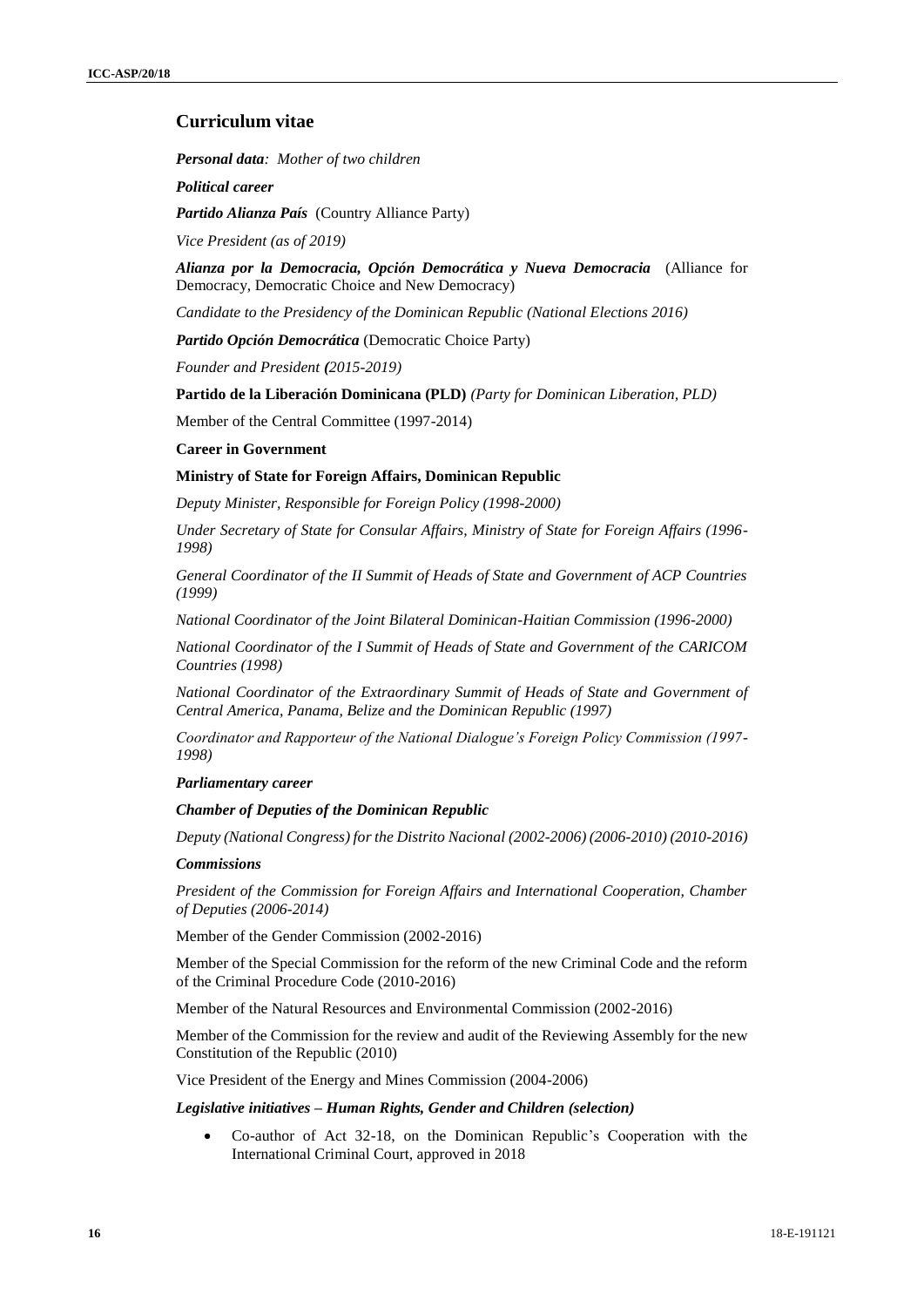- Co-author of the amendment to the Dominican Republic's Criminal Code to include the crime of genocide, war crimes and crimes against humanity, responsibility of commanders and other superiors, and non-applicability of statute of limitations (articles 89-95), approved in 2014
- Co-author of the draft Organic Act establishing a comprehensive system for the prevention, penalization and eradication of violence against women (submitted in 2012, pending approval)
- Co-author of the amendment to the Dominican Republic's Criminal Code to include Rome Statute crimes, including the crime of aggression, and the amendment to Article 8 adopted in Kampala (submitted in 2011, pending approval)
- Co-author of the amendment to the Constitution of the Dominican Republic to incorporate the general principles of law contained in the Rome Statue for the crime of genocide, crimes against humanity and the crime of aggression, approved in 2010
- Author of Act 36-10 for the National Campaign "16 days against gender violence", approved in 2010
- Co-author of the Instrument of Ratification of the Protocol on Privileges and Immunities of the ICC, approved in 2009
- Co-author of Act 220-07 on the Protection and Use of the Emblems of the Red Cross or the Red Crescent, approved in 2007
- Co-author of the Act of Ratification of the Rome Statute, approved in 2005
- Co-author of Act 88-03, on the establishment throughout the national territory of homes or shelters for women, boys, girls and adolescents who are victims of domestic and gender violence, approved in 2003

#### **Motions (selection)**

- Leader for the motion "Congress of the Dominican Republic: Multiparty support for the nomination, as a candidate to the International Criminal Court, of Judge Olga Herrera Carbuccia, President of the Criminal Chamber in the Court of Appeals and the Criminal Court of Santo Domingo", 2011
- Co-author of the Parliamentary Resolution whereby the Government is requested to convey to Congress the instrument of ratification of the Amendments to the Rome Statute adopted in Kampala, 2010

### **World Parliamentarian Diplomacy for Human Rights**

**Parliamentary Confederation of the Americas (COPA)** 

Vice President, 2008-2012

#### *Parliamentarians for Global Action (PGA)*

*President, 2014-2016*

*President of the International Council, 2012-2014*

Member of its Executive Committee and International Council during several periods, 2006- 2016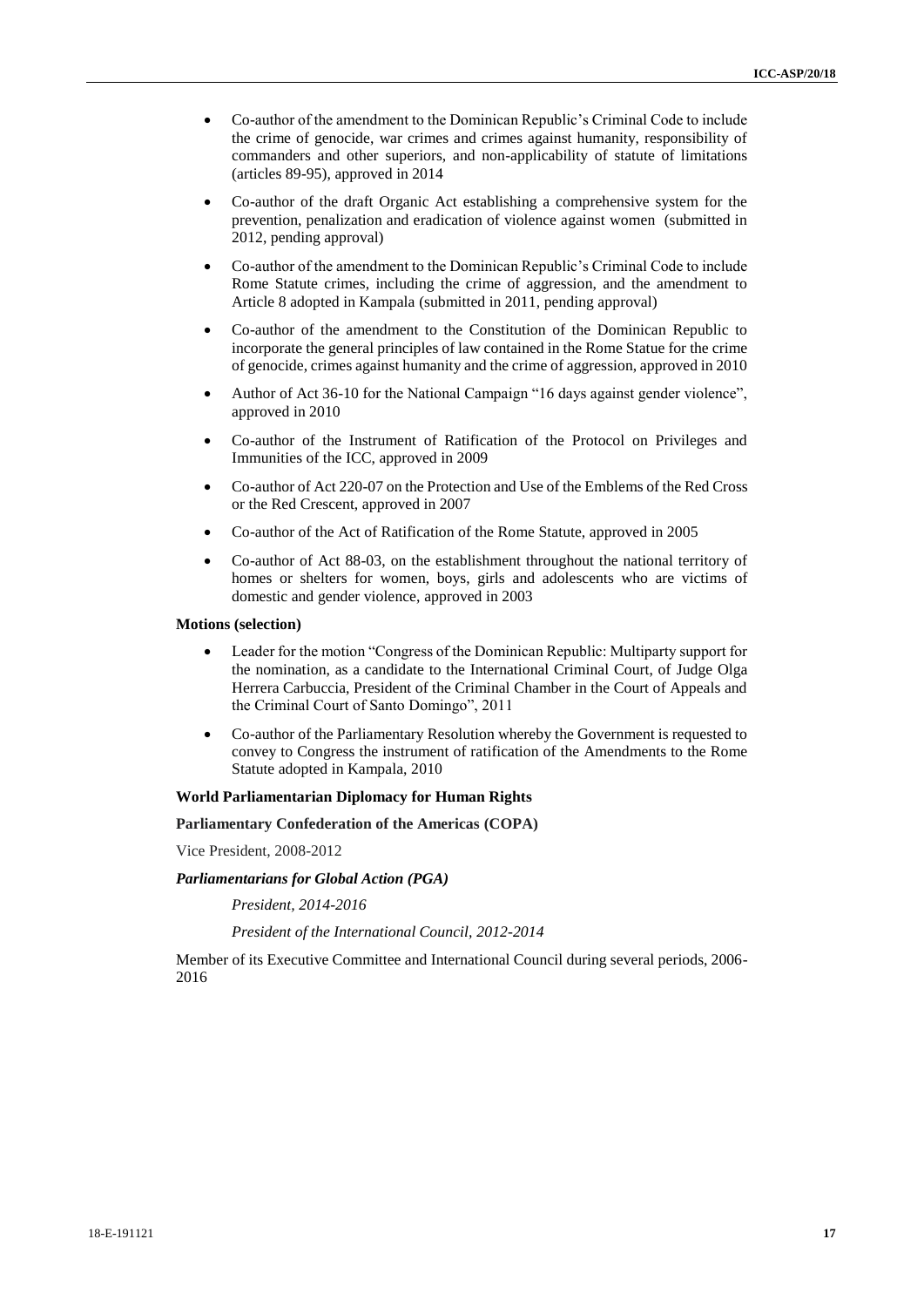## **PGA campaign for the ICC**

As member of PGA and as member of its governing bodies, supported the National Groups of the following countries in the context of their initiatives in favour of the ICC:

- Africa: Democratic Republic of the Congo, Kenya, Nigeria,
- Latin America: Argentina, Brazil, Chile, Colombia, Ecuador, El Salvador, Nicaragua, Panama, Mexico, Paraguay, Suriname, Uruguay, Venezuela (Bolivarian Republic of)
- Asia: Afghanistan, Japan, Malaysia, Sri Lanka
- Middle East: Bahrain, Lebanon, Morocco
- Europa and Others: United States of America, Ukraine

Technical and political assistance missions for the ratification of the Rome Statute, its implementation, and the ratification of the Kampala Amendments

- Mexico, 2003-2006
- Brazil, 2004-2010
- Suriname, 2008
- Chile, 2007-2009
- Panama, 2011
- El Salvador, 2011, 2014
- Colombia, 2013
- Haiti, 2016

Organizing Committee (Selection)

- Regional Parliamentary Workshop on the Implementation of the Rome Statute and the Kampala Amendments, Santo Domingo, 2015
- Round table on the adoption of legislation on the Rome Statute, Santo Domingo, 2011
- Parliamentary Delegation to the Tenth Session of the Assembly of the States Parties of the ICC, United Nations, New York, 12-21 December 2011
- Fifth Session of the Consultative Assembly of Parliamentarians for the International Criminal Court and the Rule of Law, Santo Domingo, 2008

Speaker (selection)

- Briefing, "Justice for ISIS Atrocities: How US policy on the International Criminal Court could Advance Accountability in Iraq and Syria", Tom Lantos Human Rights Commission, House of Representatives of the United States of America, Washington, D.C., February 2016
- High-Level Session on the International Criminal Court, Committee on Juridical and Political Affairs of the Organization of American States (OAS), February 2016
- "El empoderamiento de la mujer: construyendo seguridad humana" (*Women's empowerment: Creating human security*) National Congress, Argentina, Seminar on Justice and Gender Equity, 11-12 May 2011

## **PGA campaign for Peace and Security**

- Speaker, "El impacto de la violencia armada sobre el desarrollo" (*The impact of armed violence on development*), Colombo, Sri Lanka, octubre de 2011
- Parliamentary initiatives for the ratification of the Biological Weapons Convention and the Arms Trade Treaty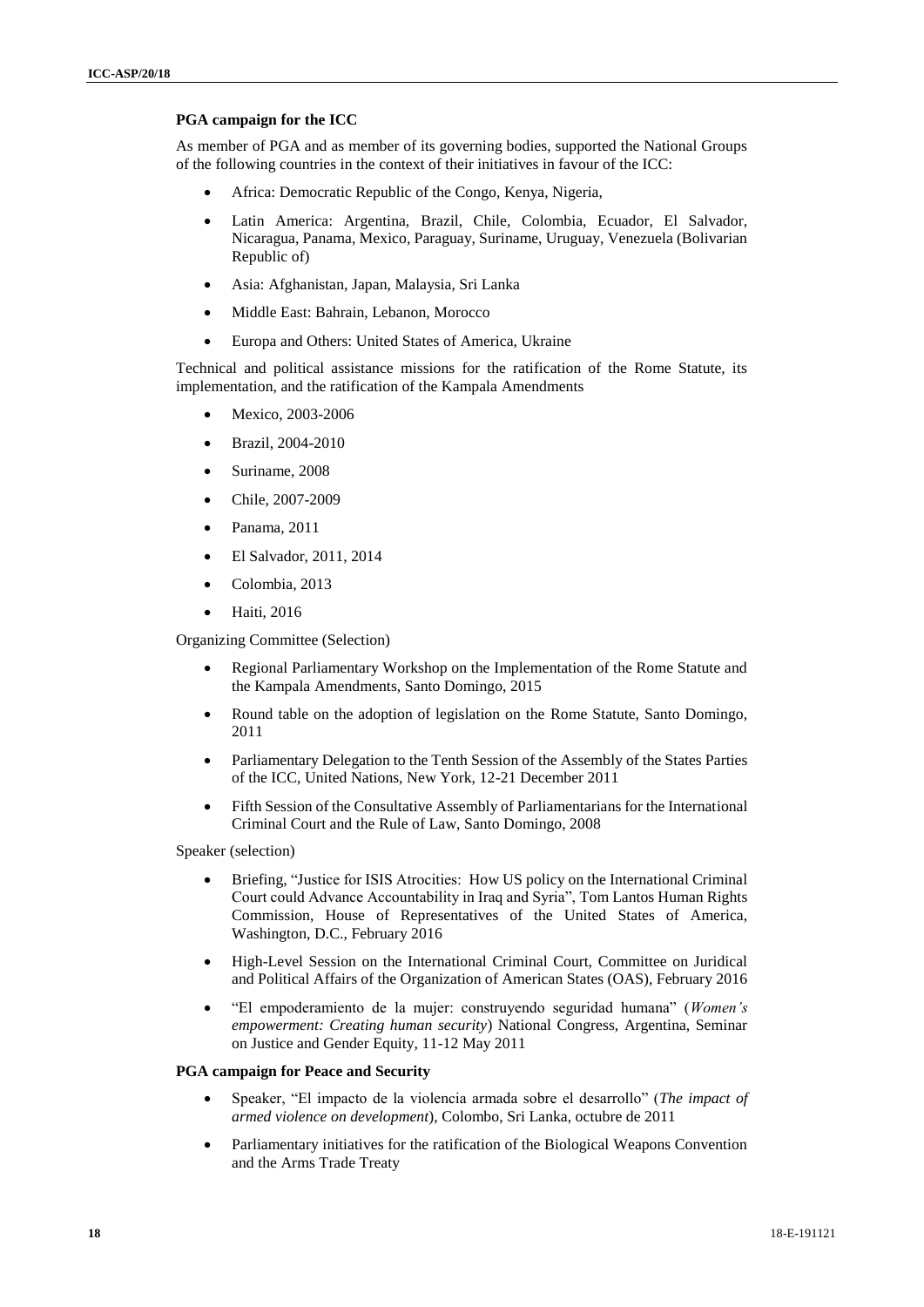- o Haiti, 2017
- o El Salvador, 2015
- o Kazakhstan, 2016

## **PGA campaign for Equity and Gender**

- Speaker, Inter-generational Dialogue on Gender Equality and the Rights of Girls and Adolescents, UNICEF, La Antigua (Guatemala), October 2018
- Inaugural keynote speech, International Symposium on Feminicide, National Assembly of France, Paris (France), 26 January 2017
- Speaker, Launch of the "Manual Parlamentario sobre derechos humanos, orientación sexual e identidad de género" (*Parliamentary Manual on human rights, sexual orientation and gender identity*) in the Congress of the Eastern Republic of Uruguay, 10-11 July 2016
- Parliamentary initiatives for the adoption of legislation on equity and gender, and on non-discrimination on the basis of sexual orientation, gender or identity
	- Trinidad and Tobago, 2016
	- o Belize, 2016
	- o El Salvador, 2015
	- o Santo Domingo, 2013

## **PGA campaign to end child marriage, early or underage marriage and forced marriage (CEFM)**

• Initiator of the Parliamentary Resolution on CEFM signed by 774 parliamentarians from 76 countries, in support of the implementation of United Nations General Assembly Resolution 69/156, 2014

#### **Initiatives on Childhood, Equity, Justice, Truth and Memory**

**"Horizonte Ciudadano" Foundation, founded by Michelle Bachelet**, part of the "Red de Líderes por un comienzo seguro por los derechos de la primera infancia" (*Network of Leaders in favour of a safe start for the rights of early childhood*), Santiago (Chile), as of 2019

**Advisory Council, Parliamentarians for Global Action (PGA), President,** New York, The Hague, as of 2016

**Author of the book "Mañana te escribiré otra vez"** (*I'll write to you again tomorrow*) (Correspondence between Minerva Mirabal and Manolo Tavárez Justo), Editora Amigo del Hogar, Santo Domingo (Dominican Republic), 2013; re-edited in 2014 and 2016

**Co-Founder of the Hermanas Mirabal House-Museum**, Salcedo (Dominican Republic), 1981

#### **International organizations**

**Member of the Advisory Board of the Trust Fund for Victims of crimes under the jurisdiction of the International Criminal Court**

Elected by the Assembly of States Parties to represent the Latin America and the Caribbean Region, as of 2020

## **Africa, the Caribbean and the Pacific- European Union (ACP-EU) Joint Parliamentary Assembly**

Member of the Assistance Mission during the reconstruction process following the earthquake in Haiti, 2009-2010

## *Organization of American States (OAS)*

*Head of the Electoral Observation Mission for the Plebiscite and By-elections of Governors, Peru, December 2018*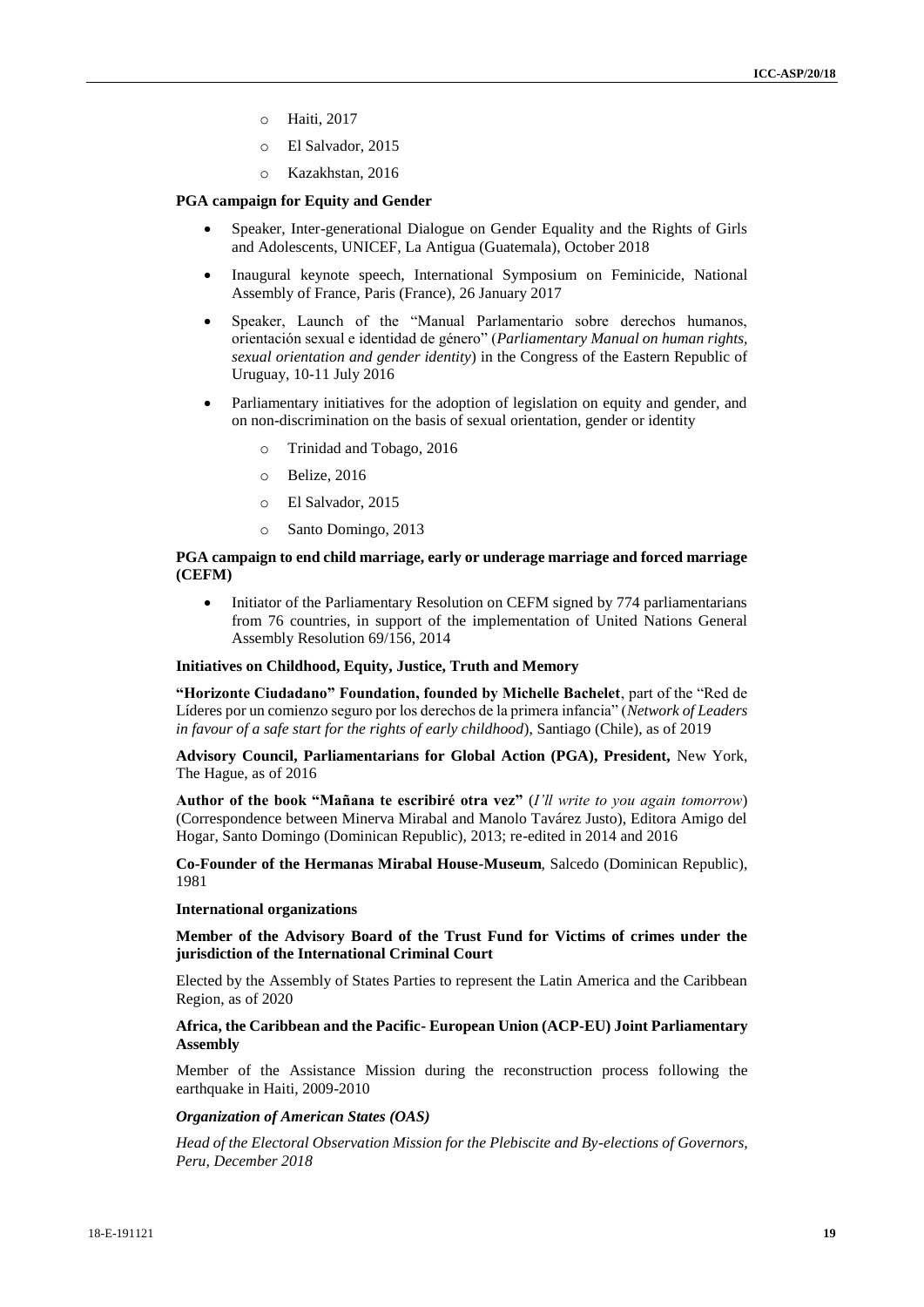# **Media**

# **Diario Libre**

Columnist, 2008-2010

## *"Primera Hora" Programme, Antena Latina*

*Political commentator, 2000-2001*

#### *Academic sector*

# *Universidad Acción Pro Educación y Cultura (UNAPEC), Santo Domingo (Dominican Republic)*

*Head of the Spanish Department, 2001-2002*

*Professor, 1985-1995*

## **Casa de las Américas, Havana (Cuba)**

## **Centro de Estudios Caribe (CEC)**

Researcher in Dominican literature, 1979-1980

### **Centro de Investigaciones Literarias (CIL)**

Researcher in Hispanic literature, 1980-1983

## **Publications**

**El Camino que Traigo Conmigo** (*The road I bring within me*), Editora Impretur, Santo Domingo, Dominican Republic, 2011

## **Private Initiative**

*Entrepreneur in the clothing sector, 1985-2000*

#### **Academic background**

Instituto Universitario de Investigación Ortega y Gasset (*Ortega y Gasset University Research Institute*), Master's Degree in Senior Public Management, Madrid (Spain), 2006- 2008

University of Havana (Cuba), Post-Graduate Course in Hispanic Linguistics, 1983-1984

University of Havana (Cuba), *Licenciatura* (undergraduate degree) in Hispanic Linguistics, major in Hispano-American Literature, 1978-1983

#### **Languages**

Spanish – English – French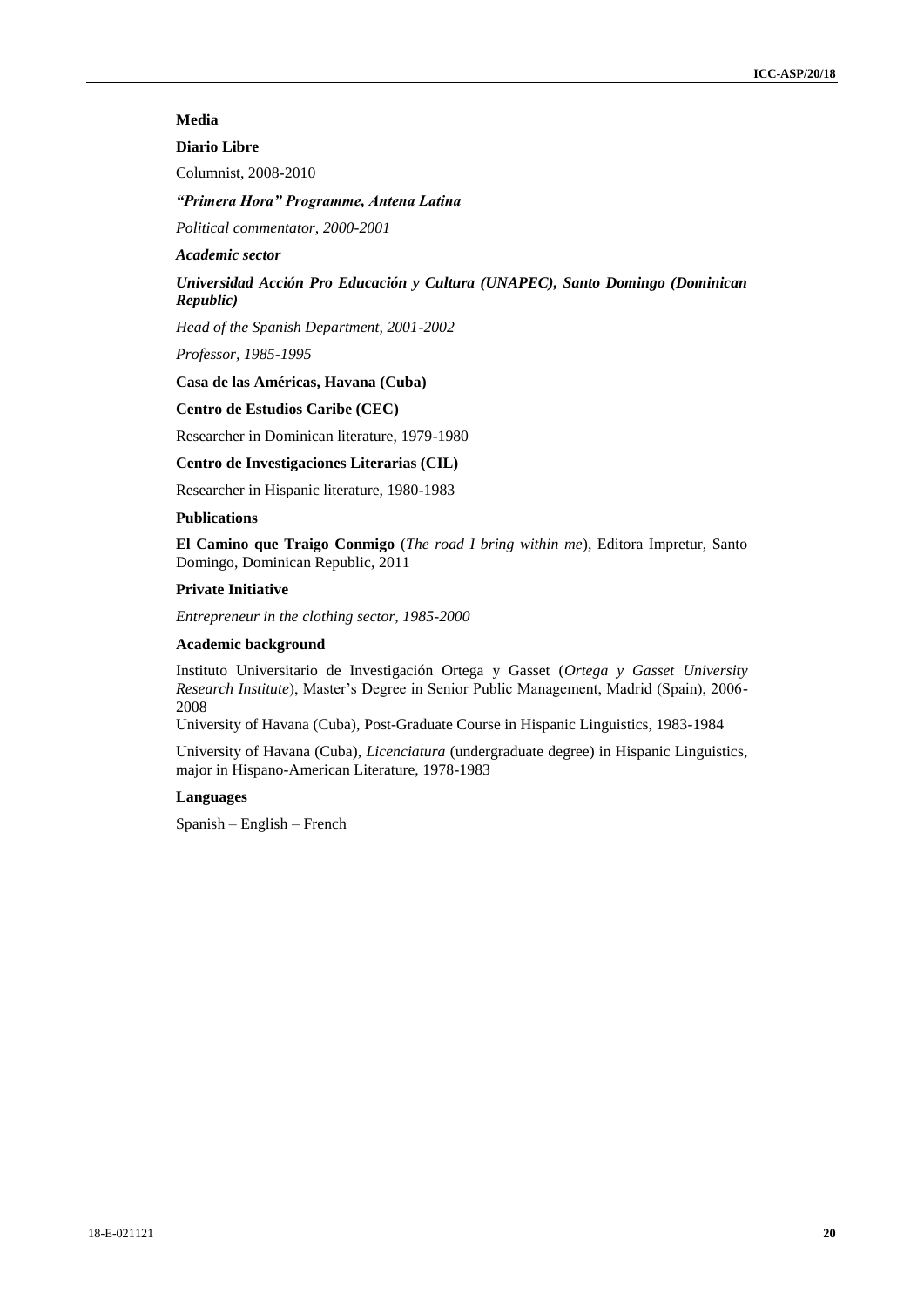# **5. Yillah, Ibrahim Sorie (Sierra Leone)**

[Original: English]

# **Note verbale**

## **Election of members of the Board of Directors of the Trust Fund for the benefit of victims**

I write in relation to the above subject matter referenced UN/ICC/101/MUL from the Director-General and Ambassador-at-Large of the Ministry of Foreign Affairs and International Cooperation (MFAIC) dated 8 June, 2021.

Having taken into account of the said paragraph 3 of the annex and paragraph 8 of resolution ICC-ASP/1/Res.7, as one of the States Parties, I, Justice Desmond Babatunde Edwards, CJ now nominate Mr. Ibrahim Sorie Yillah for the African States (one seat) by communicating this nomination through the diplomatic channel as stipulated to the Secretariat of the Assembly of State Parties, Oude Waalsdorperweg 10, 2597 AK, The Hague, The Netherlands.

Ibrahim Yillah Esq portrays the required and desired competencies as proposed by the Board of Directors.

Please find attached his curriculum vitae, accompanying statement and other supporting documentation for your kind attention and consideration.

Yours faithfully,

Hon. Justice Desmond Babatunde Edwards

Honourable Chief Justice

## **Statement of qualifications**

*Statement submitted by the Government of Sierra Leone in accordance with resolutions ICC-ASP/1/Res.6 and ICC-ASP/1/Res.7 of the Assembly of States Parties*

It is an honour for the Government of Sierra Leone to nominate Ibrahim Sorie Yillah, a Barrister at Law and Solicitor of the High Court of Sierra Leone who has practiced as a lawyer, locally and internationally over the past twenty three (23) years as a member of the Board of Directors of the Trust Fund for Victims of the International Criminal Court. Ibrahim Sorie Yillah is a highly qualified and experienced lawyer who has served the Office of the Prosecutor of the International Criminal Court (ICC) as a Trial Lawyer, as Defence Counsel and is currently at the time of his nomination serving as the Principal Defender of the Residual Special Court for Sierra Leone.

Ibrahim Sorie Yillah is a person of high moral character and integrity whose tenures at national and international tribunals were characterized with dedication, selfless service and dedication. Ibrahim has the skill set and administrative experience required for navigating an institution such as the Victims Trust Fund Board of the International Criminal Court and the other structures within the framework of the International Criminal Court given his years of experience in dealing with victims of war crimes and crimes against humanity as a Trial Lawyer and as the Principal Defender of the Residual Special Court for Sierra Leone. Ibrahim brings the unique experience of dealing first hand with witnesses and victims in the fields during investigations, understands the challenges they face with the additional knowledge of how to deal with defence witnesses and victims.

Ibrahim's nomination to the Victims Trust Fund Board would bring the much needed first-hand experience of a lawyer who hails from a country that has undergone a brutal civil war in which an international criminal tribunal was established in which he worked as a counsel together with Victims and Witnesses Unit to provide psycho-social counseling to victims. Ibrahim understands what it means to be a victim and the needs of victims, which is the centrepiece of the work of the Board of Directors for Trust Fund for Victims. Ibrahim has the competence, the experience and the skill sets in dealing with victims of serious crimes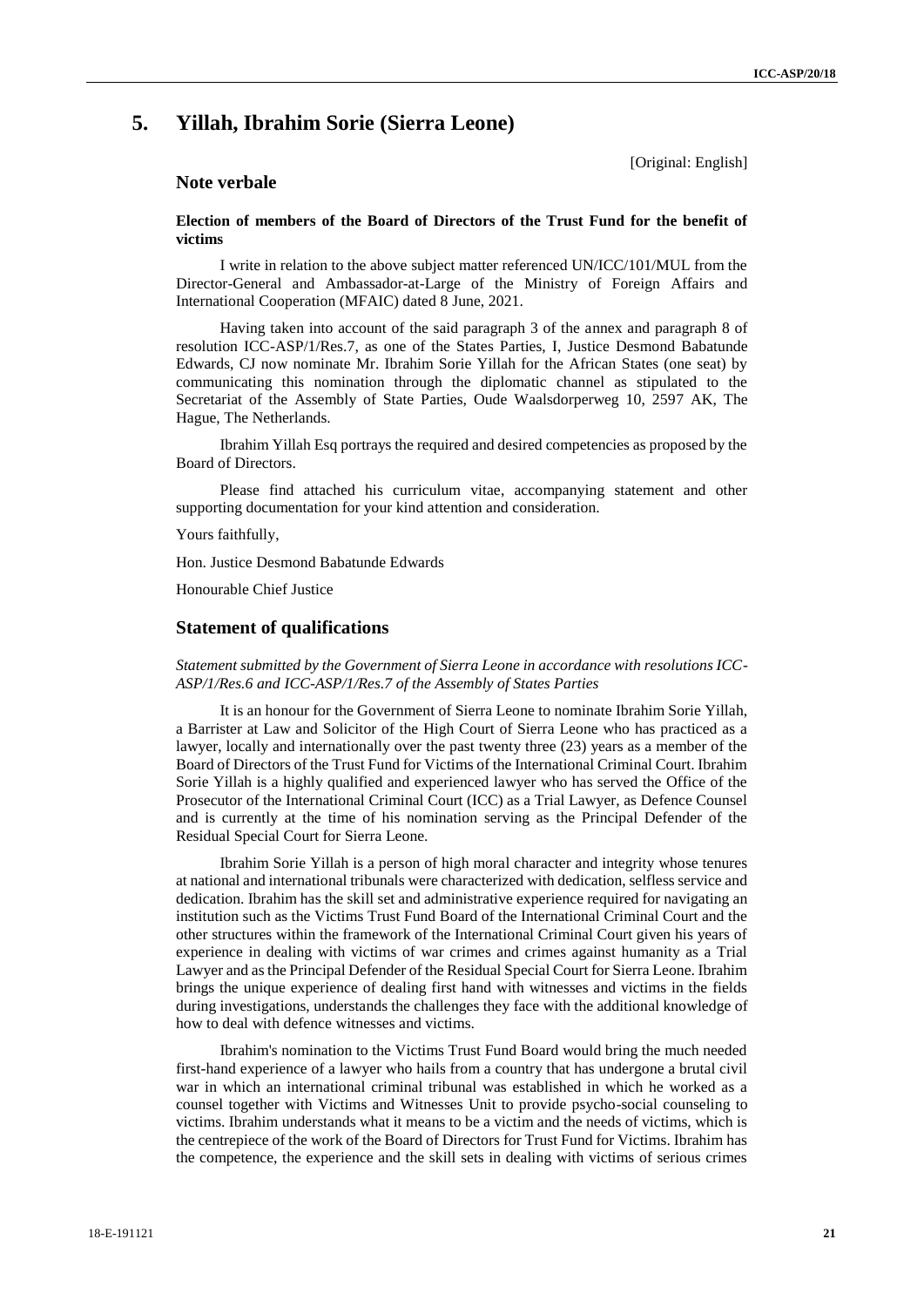and continues to date in his work at the Residual Special Court for Sierra Leone to relate and deal with victims of serious crimes in Sierra Leone.

Ibrahim speaks and writes English and is fluent in French and is qualified to sit as a Justice of the Supreme Court of Sierra Leone.

## **Curriculum vitae**

Barrister-at-law and solicitor of the High Court of Sierra Leone

## **Bio-data**

Date of Birth: 11 January 1974 Place of Birth: Freetown Country of Birth: Sierra Leone Nationality: Sierra Leonean

#### **Education**

Secondary Education: St. Edwards Secondary School, King Tom, Freetown, Sierra Leone Years Attended: 1985 to 1992

Faculty of Law, Fourah Bay College, University of Sierra Leone, Mount Aureol, Freetown, Sierra Leone Years Attended: 1992 to 1996

Qualification: LLB (Hons), Bachelor of Laws with Honours. Sierra Leone Law School, 11 Lamina Sankoh Street, Freetown, Sierra Leone Years Attended: 1996 to 1997

Qualification: BL (Barrister-at-Law and Solicitor) of the Courts of Sierra Leone

Admission: Admitted to the Utter Bar of Sierra Leone in December 1998

Distinction: Won the Chief Justice's Prize for Student with the Best Overall Performance

Won the Attorney General's Prize for best performance in Criminal Procedure and Evidence

Won the best prize for Professional Practice and Ethics

Centre For Human Rights, Faculty of Law, University of Pretoria, South Africa Years Attended: January to December 2001

Interned at the International Criminal Tribunal for Rwanda as well as the United Nations High Commissioner for Refugee Offices in Accra, Ghana as part of academic program requirements

Qualification: LLM (Human Rights in Africa) Thesis: Towards A Human Rights Approach to Refugee Protection in Africa

## **Work experience**

June 1997 to November 1997- Intern, Wright and Co. Solicitors (Barristers and Solicitors of the High Court of Sierra Leone, Freetown, Sierra Leone)

#### **Barrister and Solicitor, Wright & Co. Solicitors, Sierra Leone**

February 1998 to December 2000 - Barrister and Solicitor, Wright & Co Barristers and Solicitors working exclusively on commercial, civil and criminal litigation from Magistrate's Court, High Court as well as the Court of Appeal of Sierra Leone. Worked extensively on civil, commercial and criminal cases and attended many seminars and trainings on civil and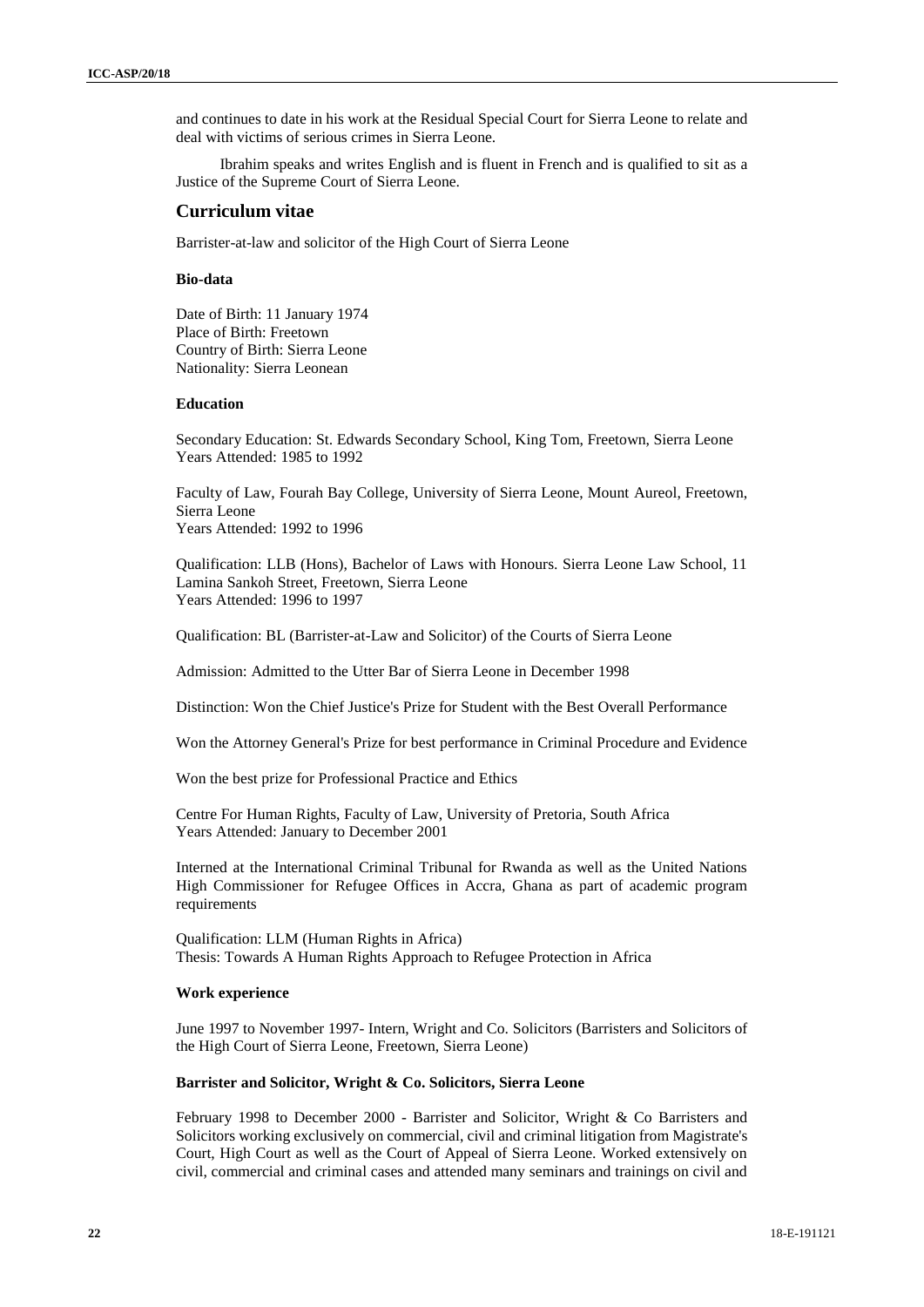criminal procedure in Sierra Leone including those organised by the Sierra Leone Bar Association and the Special Court for Sierra Leone

April 2001 to May 2001 - Interned as part of LLM Requirements at the International Criminal Tribunal for Rwanda, studying the practical aspects of Prosecutions and Defence in cases of war crimes, genocide and crimes against humanity.

Also worked briefly as a Protection Officer at the UNCHR in Accra as part of LLM requirements from August - November 2001 as part of my research for my thesis on refugee protection in Africa.

LLM Thesis: Towards a Human Rights Approach to Refugee Protection in Africa.

#### **Partner, Law firm of Roberts and Partners, Sierra Leone**

January 2002 to December 2002 - Barrister and Solicitor (Roberts and Partners, serving as a Partner in one of Sierra Leone's leading law firms at that time) working extensively on corporate law, banking law, criminal law and procedure as well as civil procedural matters and developed interest in environmental law undertaking research into same. Whilst at Roberts and Partners, I worked extensively on researching complex legal issues and providing legal opinions to Non-Governmental Organisations (NGOs), commercial institutions and diplomatic missions.

#### **Associate Legal Officer, Principal Defender's Office, Special Court for Sierra Leone**

December 2002 to August 2005 - left private criminal practice to work for the Defence Office of the Special Court for Sierra Leone, an international criminal tribunal established by a treaty between the Government of Sierra Leone and the United Nations as an Associate Legal Officer. In this capacity, I was instrumental in setting up the first Principal Defender's Office at the Special Court for Sierra Leone.

#### **Co-counsel, Civil Defence Forces legal team representing Sam Hinga Norman**

I was subsequently appointed by Trial Chamber 1 of the Special Court for Sierra Leone as Co-Counsel for Sam Hinga Norman, Former Defence Minister for Sierra Leone during his trial (Prosecutor v. Sam Hinga Norma, Moinina Fofana et at). I presented evidence, challenged prosecution evidence, undertook legal research into complex matters, drafted motions, and appeared before the Trial and Appeals Chamber of the Special Court for Sierra Leone together with other counsel representing Sam Hinga Norman. Additionally, I undertook and directed defence investigations in that case. I undertook these additional functions while serving at the same time as duty counsel in the Defence Office of the Special Court for Sierra Leone. During my tenure at the Special Court for Sierra Leone, I pursued limited civil, commercial and criminal cases in the national courts.

## **Trial lawyer, Office of the Prosecutor, International Criminal Court (ICC), The Hague, Netherlands**

September 2005 to April 2011 - I served the Office of the Prosecutor initially as an Associate Trial Lawyer rising through the ranks to become a Trial Lawyer in the Office of the Prosecutor of the International Criminal Court, The Hague, Netherlands.

During my time at the Office of the Prosecutor of the International Criminal Court (ICC), I worked on the Uganda situation, DRC and CAR situations and cases arising from these situations where I assisted Senior Trial Lawyers with the conduct of investigations, undertaking missions to identify and locate potential witnesses and evidence, drafting pleadings including but not limited to arrest warrant applications, written submissions for confirmation hearings, presenting evidence in Court, presenting submissions at status conferences, and initiating strategies for the presentation of cases and evidence before the Trial Chambers of that court.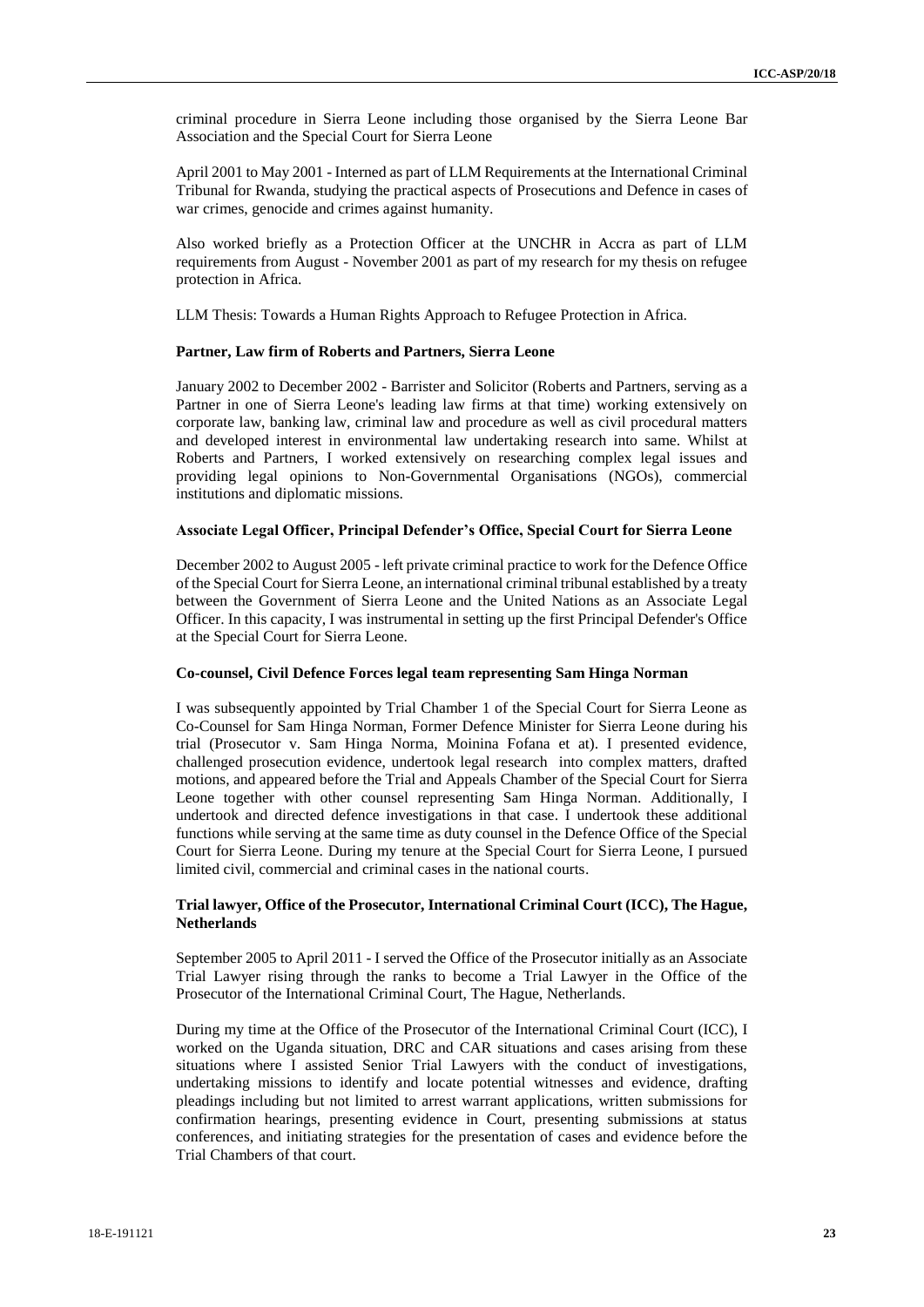#### **Defence counsel, International Criminal Court, The Hague, Netherlands**

After my resignation from the Office of the Prosecutor in 2011, I worked as Defence Counsel in the Darfur cases before the ICC in The Hague, The Netherlands from late 2011 to date. Led defence investigations, developed case strategies and presented evidence before Chambers of the International Criminal Court as defence counsel before Trial Chambers of the International Criminal Court.

## **Managing Partner, Tejan-Cole, Yillah and Partners, 2013 to date**

I am currently the Managing Partner and one of the founders of one of Sierra Leone leading Law Firms specialising (the Senior partner is Abdul Tejan-Cole Esq.) in Banking, Corporate Law, Project Finance, Criminal, Civil Procedure, International, Environmental, Corporate Law and Intellectual Property Law.

#### **Consultant, Environmental law, Environment Protection Agency (EPA), Sierra Leone**

From 2015 to 2017, I served as a European Union Consultant for the Environment Protection Agency on matters relating to developing and strengthening the legal capacity of the EPA, reviewing existing environmental and proposing amendments to bring same in line with modern international environmental laws and to proffer strategies for the prosecution of environmental crimes in Sierra Leone.

From 2014 to date, our law firm provides legal retainer services to the Sierra Leone Environment Protection Agency — EPA SL.

In this capacity, I had opportunity to review Sierra Leone's land laws and existing policies to determine its effects on productivity and its overall effects on the protection of the environment. I also assisted in the review of the Draft Environment Bill as well as regulations relating to sand mining etc in Sierra Leone.

## **Tasks and responsibilities – Consultant, Environmental Law, Environment Protection Agency, Sierra Leone**

Reviewing the Existing Environment Protection Agency 2009 and propose amendments to same.

Developing Guidelines for the Investigation and Prosecution of Environmental Crimes in Sierra Leone.

Providing Training to the Police, Prosecutors and Magistrates on Environmental Law Assisting with the development of Environmental Regulations for Mining, Sand Mining, Agriculture and the Telecommunications Industry in Sierra Leone.

Assisting in the Prosecution of Environmental Offences in Sierra Leone Monitoring and Evaluation of Projects with a view to assessing environmental impact and assisting in the determination of appropriate licence fees for projects.

Developing Environmental Regulations for sectors such as Tourism, Mining Sector and Agriculture in Sierra Leone.

Assisted in developing the following Environmental Regulations in Sierra Leone:

- 1. The Toxic and Hazardous Substance Regulations
- 2. The Hazardous Chemicals and Pesticides Control and Management Regulations, 2016
- 3. Vehicle Emission Control Regulations
- 4. Environmental Impact Assessment Regulations for the Agricultural Sector
- 5. The Environmental Impact Assessment Regulation for the Manufacturing Sector, 2016
- 6. The Environmental Impact Assessment Regulation for Communication Towers, 2016
- 7. Sand Mining Regulation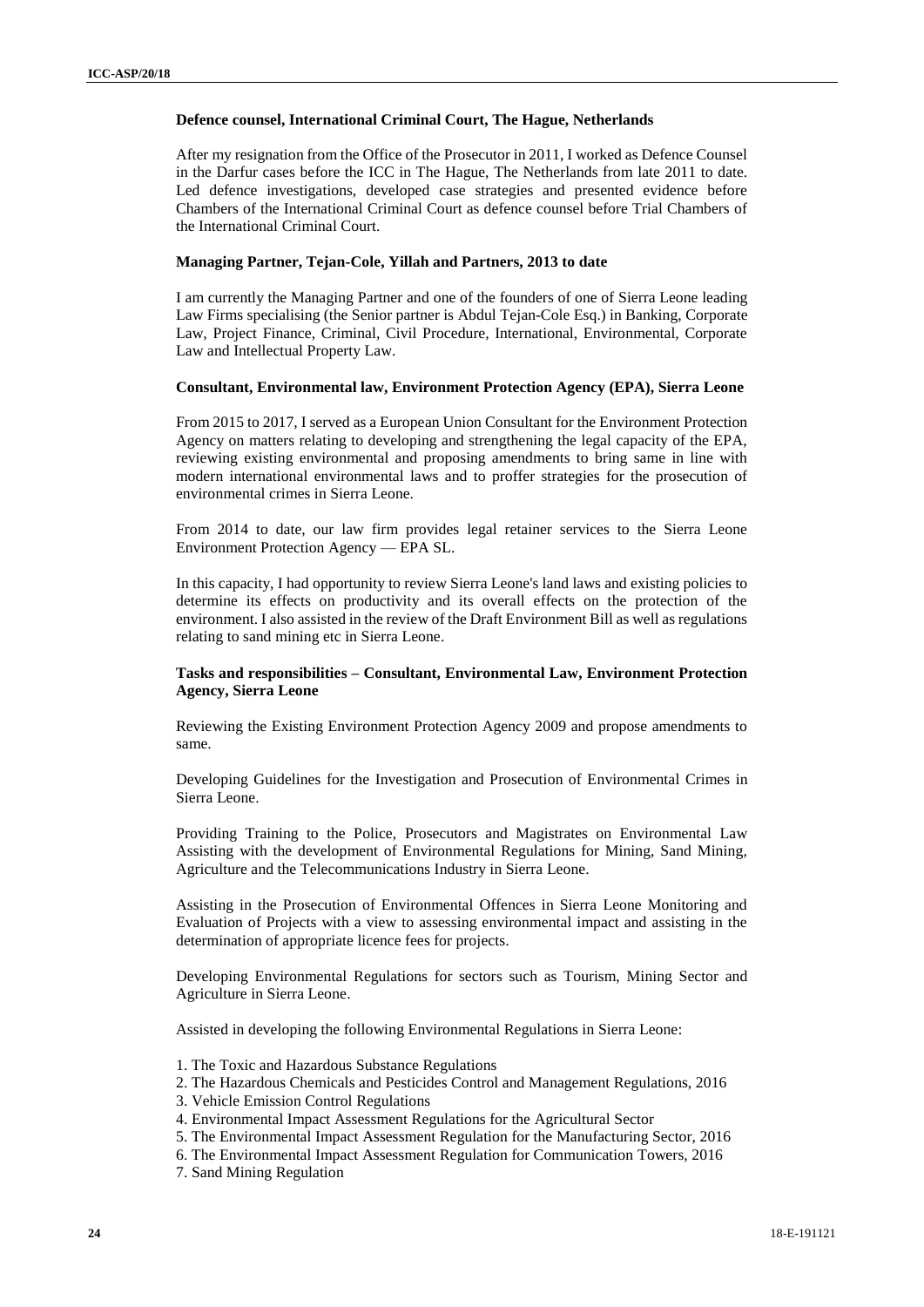8. The Mines and Minerals Regulations, 2013

## **Member, Drafting Committee on the new Arbitration Law for Sierra Leone under the auspices of the Law Reform Commission in Sierra Leone**

Member, Drafting Committee on the New Law on Arbitration 2017 to 2018 under the auspices of the Law Reform Commission.

Arbitrator having sat on a reasonable number of arbitration proceedings in Sierra Leone and has developed interest in mining arbitration.

#### **Other engagements in the promotion and protection of human rights in Africa**

Consortium for the Trial of Yayah Jammeh, Former President of the Gambia.

September to December 2017 - served as Consultant for AIDS Free World as part of the consortium advocating for the trial of Yayah Jammeh, Former President of The Gambia — Provided strategic advice on cases relating to HIV AIDS victims in The Gambia.

## **Other legal services rendered as a private legal practitioner in Sierra Leone, 2014 to date**

Served as legal retainers for several banks in Sierra Leone, namely GT Bank (SL) Ltd, Eco Bank Microcredit Finance, and have also provided legal advice to several international financial lending institutions operating to provide project financing in Sierra Leone, In this regard, I assisted the Organisation for the Promotion of Investment Corporation (OPIC) now the United States International Finance Corporation (DFC) as well as Bank of New York and host of other foreign lenders to Sierra Leone Government as well as companies/ banks in Sierra Leone.

I have also assisted local commercial banks and continue to assist with coordinating finance from international lenders, preparation of loan agreements and security documents as well as the recovery of loan and enforcement of securities in court.

Listed in Chambers Directory as one of the leading international commercial lawyers in Sierra Leone.

## **Principal Defender, Residual Special Court for Sierra Leone, 2015 to present**

I am the Principal Defender of the Residual Special Court for Sierra Leone, a residual international tribunal carrying out the residual functions of the Special Court for Sierra Leone. In this capacity, I assist the Registrar in overseeing the supervision and enforcement of sentences of Special Court for Sierra Leone convicts in the United Kingdom and Rwanda and file submissions for and on behalf of convicted persons before the Judges of that Tribunal.

#### **Other trainings received and courses attended**

While serving at the Special Court for Sierra Leone and the ICC, I received extensive training from the Bar Council of England and Wales as well as several human rights and advocacy groups on enhancing trial advocacy techniques and arguing appeals before national and international courts.

While serving at the Office of the Prosecutor of the International Criminal Court, I received extensive advocacy training techniques (trials and appeals), both at the ICC and at the International Criminal Tribunal for Former Yugoslavia (ICTY). These trainings served as refresher courses in trial and appeal advocacy which are useful in both national and international tribunals.

I also attended a number of courses and trainings on how to present evidence before Judges from civil law traditions at the Office of the Prosecutor of the International Criminal Court.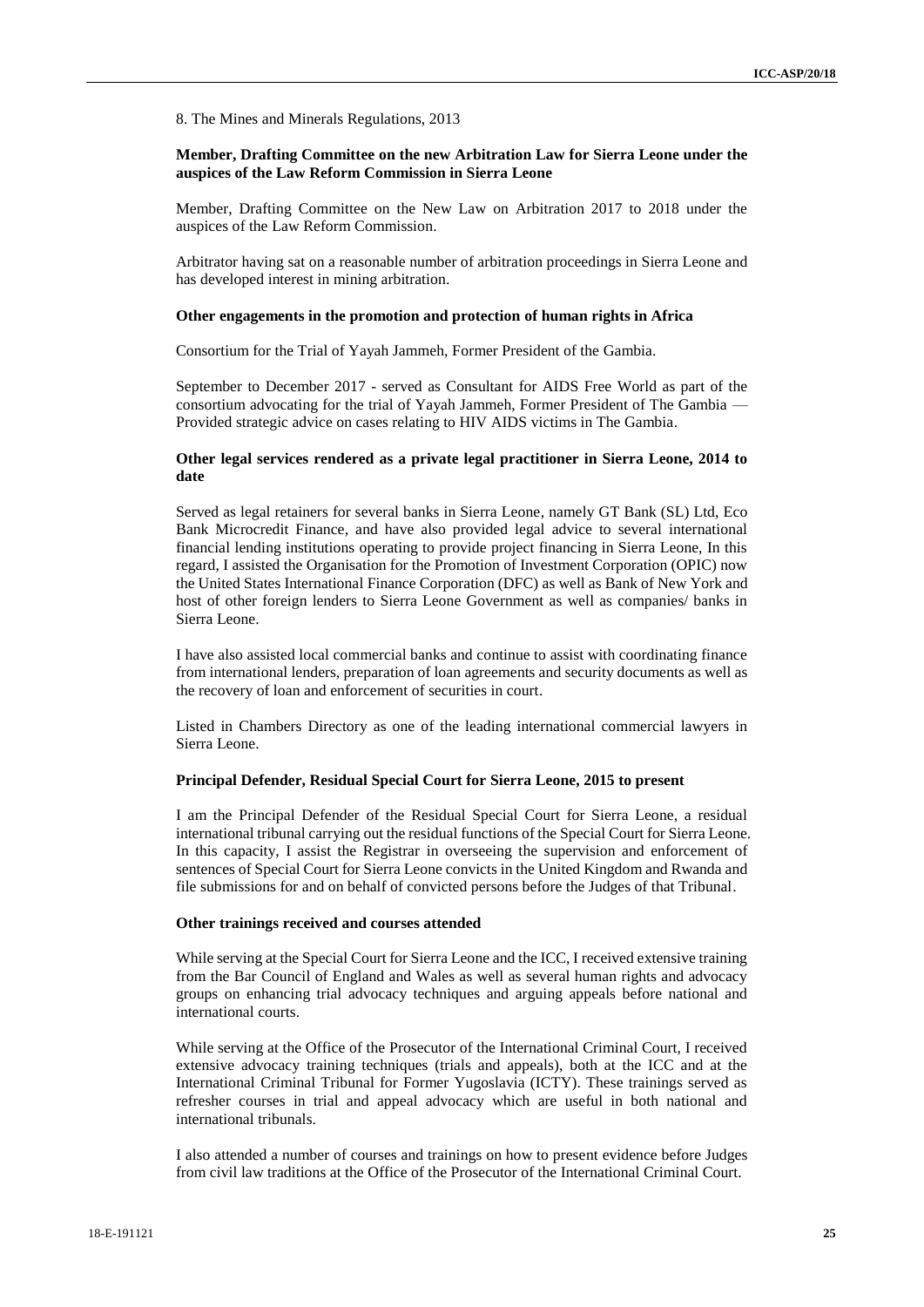Whilst serving in the Office of the Prosecutor, I received training in legal drafting, trial advocacy drafting as well as the drafting of investigative reports.

#### **Publication**

The Special Court for Sierra Leone: A Defence Perspective by Jones, John RWD, Ibrahim Yillah et al, Journal of International Criminal Justice, 2004, Volume 2, No. 1.

## **Courses / Lectures and Conferences**

I have attended many courses, conferences and seminars on issues pertaining to international criminal law, international arbitration in The Hague at the Asser Institute, ICC and OTP Guest lectures, Grotius Centre and have lectured on subjects of international criminal law at Utrecht University, Fourah Bay College, University of Sierra Leone etc as guest lecturer.

Attended several courses on international arbitration and recent trends in arbitration including those organised by Prof Khawar Qureshi QC of McNAIR Chambers on evolving subjects on international arbitration law.

Attended seminars and courses organised by Centre for International Law and Policy in Africa (CILPA) on the adoption of the New York Convention by Sierra Leone and its implications for international trade and investment as well as on the legacy of the Special Court for Sierra Leone, in particular, its contributions to the development of international law.

## **Membership – Executive Council, International Criminal Court Bar Association (ICCBA)**

Member, Executive Council of the International Criminal Court Bar Association (ICCBA), 2021.

## **Competencies**

Trial and Appellate Advocacy International Commercial Litigation Arbitration Recovery of loans and enforcement of security Ability to communicate effectively in English and French Leadership Skills and Trainings Managing Personnel and Resources Legal Drafting: Drafting of Investigative Reports, Arrest Warrant Applications, etc.

#### **Other languages**

Fluent in written and spoken French.

## **Research Skills**

Research oriented, familiar with legal research technological tools etc.

# **Drafting**

Excellent drafting skills

## **Extensive experience working on victims and witness related issues**

I worked extensively and continue to work on victims and witness related issues in my work with the Office of the Prosecutor at the ICC and in my present capacity as the Principal Defender of the Residual Special Court for Sierra Leone where I continue to work with the Registry and the Victims and Witnesses Protection Unit. Have decades of experience